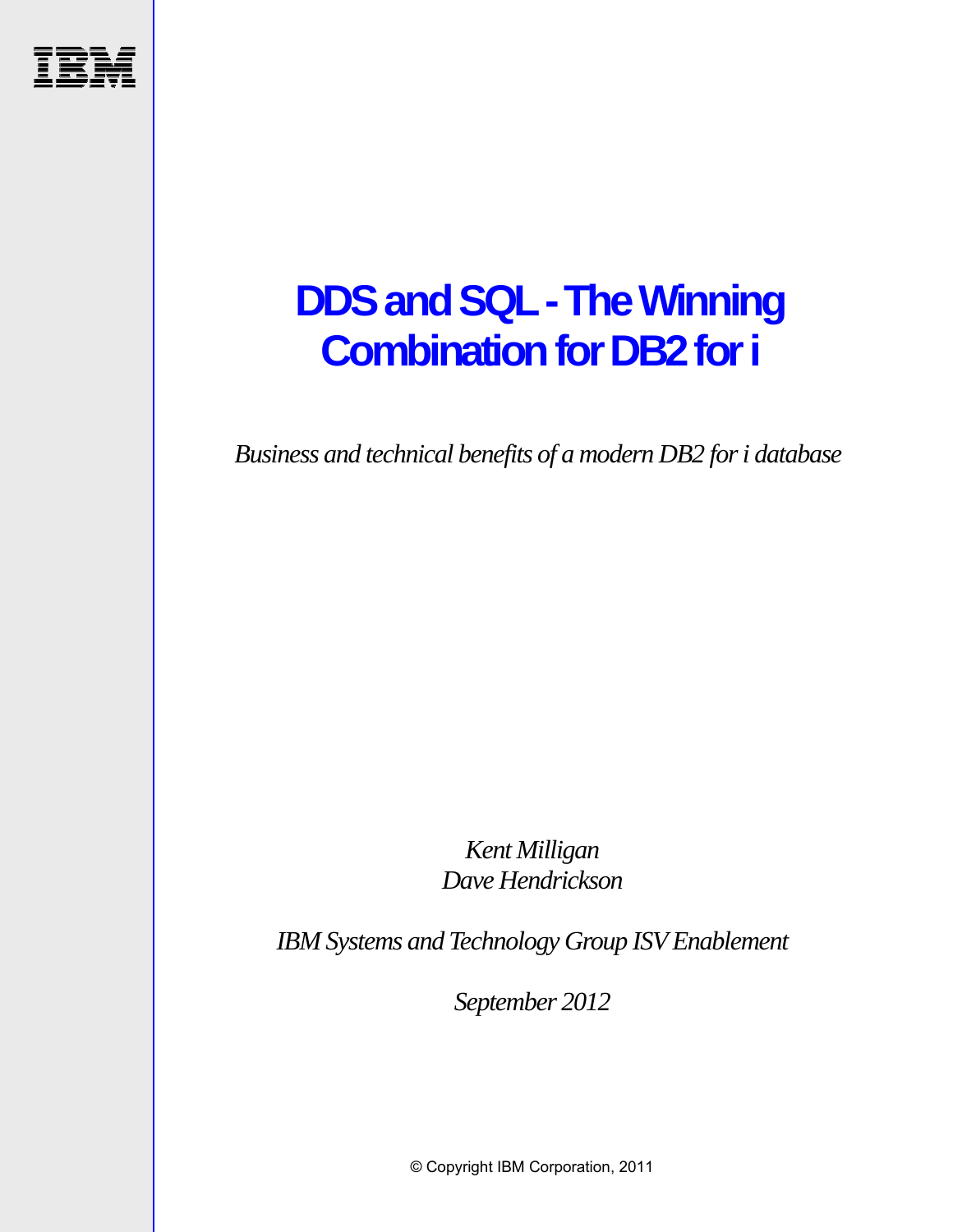

### **Table of contents**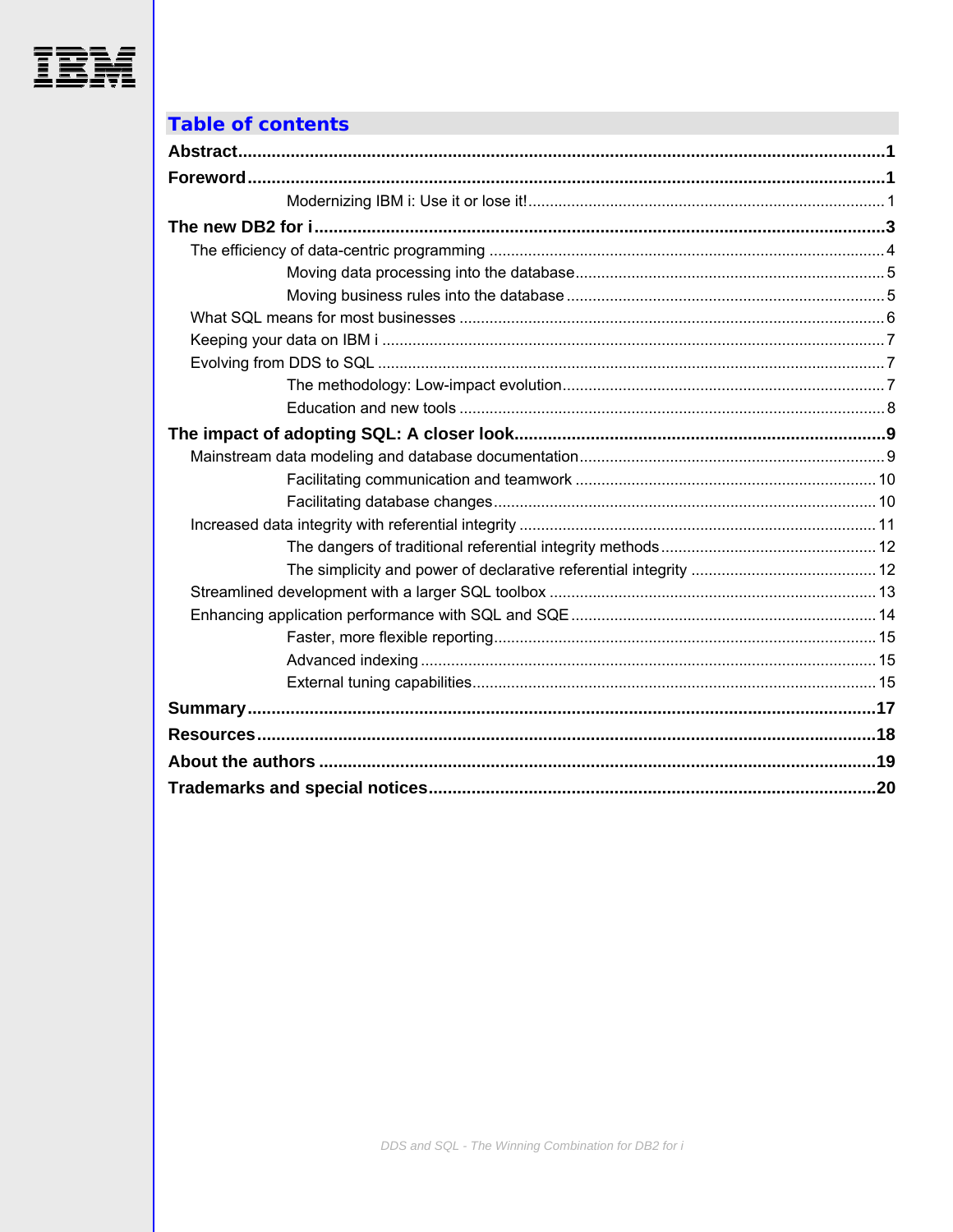<span id="page-2-0"></span>

### Abstract

*This white paper explains the business and technical benefits of modernizing IBM DB2® for i databases. Modernizing a DB2 for i database with Structured Query Language (SQL) and datacentric programming delivers benefits that range from reduced IT expenses to enhanced developer productivity and improved application performance and scalability. This paper explores these benefits in greater details as well as educates you on the traits of a modern database.* 

### <span id="page-2-2"></span><span id="page-2-1"></span>Foreword - A customer perspective

#### **Modernizing Your IBM i: Use it or lose it!**

For those of us who have spent a career on the IBM i, we have a deep appreciation for the incredible platform IBM created. And yet, we are letting that very success become an impediment to its future. From the launch of the IBM® System/38 in 1979, IBM has woven a rich set of features into the OS. Where other platforms require separate solutions for everything from security to communications, IBM chose to create an environment and tool set that allowed us to build robust applications in a singular ecosystem.

For many companies, the migration path from the System/38, the IBM AS/400®, and now the IBM i has provided forward and backward compatibilities that would be impossible on other platforms. As a result, legacy systems have remained viable, in some cases for decades, allowing organizations to run with lean budgets, stable applications, and very small IT staffs. We've had a logical progression of building applications using DDS (Data Description Specifications) for database objects and RPG as our programming language of choice.

Don't get me wrong, we often expressed our desire for modernization, particularly for the user interface. Some shops have been active adopters of various new technologies as they became available. But the roadmap IBM presented to us just never seemed to make it into our annual budgets. We attend conferences and came back fired up about what we heard, but it was deemed too difficult to incorporate those technologies into our never-ending backlog of projects and deadlines. We are allowed to nibble at the edges, but real modernization remains a struggle.

Outside the IBM i community, different standards, market forces, and trends sent much of IT in another direction. The green screen applications that are so common and productive in our world have graphical user interfaces on other platforms. Rather than DDS, much of world builds relational databases following the standards of SQL.

Meanwhile, IBM i shops have upgraded from one OS release to the next without taking advantage of the many enhancements for modernization that IBM has introduced. Be it SQL, XML, SOA, or any number of other features that promote openness, IBM has advanced the IBM i with each and every release.

The misconception that the IBM i is antiquated is in many ways one of our own making. How can we expect to draw new talent and solutions to the platform if we aren't taking advantage of the most advanced tools the IBM i has to offer?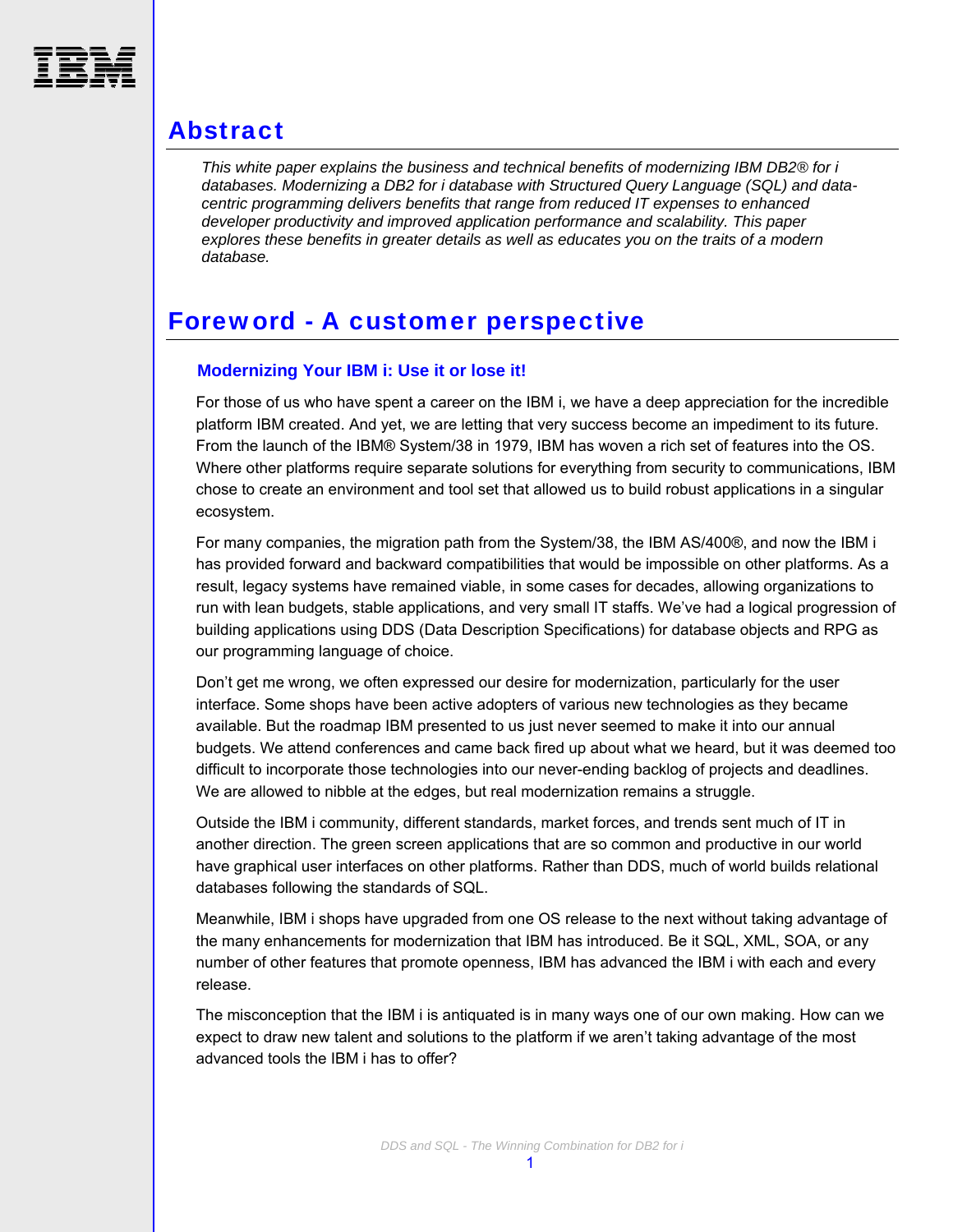

Most IBM i modernization tools and projects seem to focus on the user interface. But true modernization happens at three levels. The database, the development environment, and the user interface. It can be argued that the biggest gains and the foundation for real modernization should begin with the database.

SQL adoption has lagged on the IBM i despite the fact that, for the past 10 years, IBM's modernization of DB2 for i has clearly focused on SQL over the traditional implementation of DDS. In contrast, the ubiquitous nature of SQL's adoption on other platforms is obvious when you search online for SQL programming books.

Why? It's not the platform. The reliability of the IBM i as a server is legendary, with price, performance, and scalability that competes head to head with any other platform. It's a combination that makes it an ideal server for SQL workloads. It was one of the first platforms to be 100% compliant with the core level of the ANSI 2008 SQL Standard. And it offers many features that make it relatively easy to port databases from MySQL, SQL Server, Oracle, and others.

Generally speaking, I believe we need to educate ourselves and our management on the business and technical advantages of modernizing with SQL. This will allow us to move forward with the new features, the openness, and the interoperability with other platforms that comes with adopting SQL.

The initial task of modernizing with SQL has to remind you of the challenges we faced with Y2K, another modernization project that many wanted to avoid. The requirement was obvious. And yet organizations looked at their backlogs and budgets and hoped it would go away. Eventually, resources were allocated and the task was completed. There was an absolute deadline that we could not avoid.

The same absolute deadline does not exist for modernizing your applications. But the eventual results will be the same. Many applications that could not support Y2K date logic were replaced rather than modified. I would suggest to you that the same forces are at work here.

If you intend to continue developing software, you will be doing so on an SQL database. It's really just a question of *when,* not *if*. It is also a question of what platform will be running that SQL database.

Will it be the IBM i or something else?

*Dave Hendrickson, President Tree Line Data, LLC*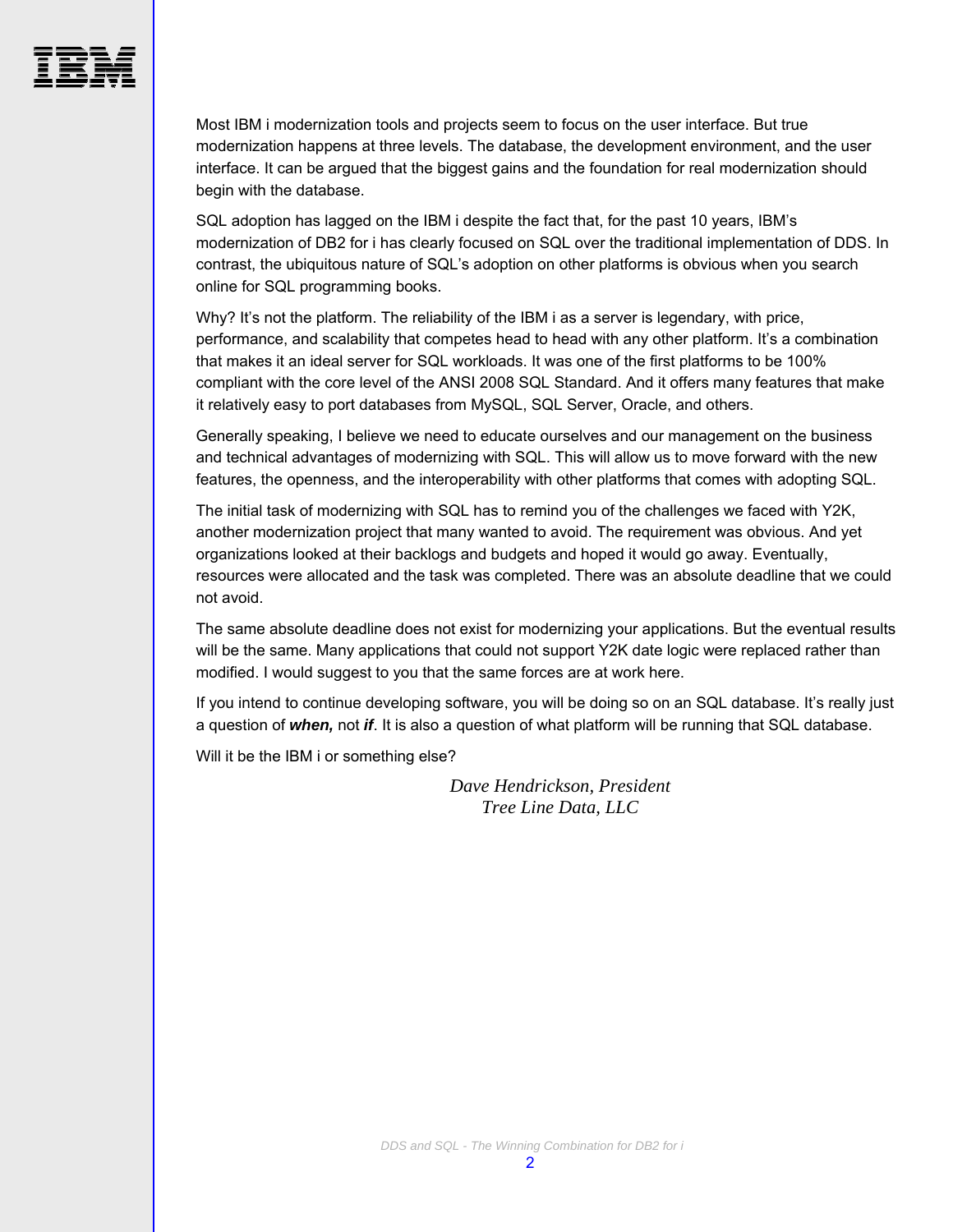<span id="page-4-0"></span>

# The new DB2 for i

Stability and reliability are key reasons why the IBM i platform is viewed as one of the best servers in the industry on which you can run your business. Applications just keep running despite changes to the underlying processor, memory, storage, and database technologies. This holds true for new IBM i applications as well as those applications originally developed for its predecessor platforms: IBM System i®, IBM iSeries®, AS/400, and System/38.

Ironically, the greatest strengths of IBM i have caused its greatest weakness. Because applications continue to run without change and the system is so easy to manage, many IBM i clients have failed to modernize their systems along with the platform. Specifically, a great many have overlooked the fact that the system's renowned integrated relational database, known as DB2 for i, has been changing right before their eyes. This transformation has been taking place with advancements in the SQL support for over a decade. Just as IBM was visionary in delivering one of the first commercial database products with relational capabilities with System/38, IBM has clearly chosen SQL as the strategic database interface for IBM i – just as the rest of the industry has standardized on SQL.

Consequently, almost all of the new features and functions IBM has added to DB2 for i requires the usage of SQL in order to benefit from them. [Table 1](#page-5-1), which contains a comparison of the major DB2 enhancements made to the SQL and non-SQL interfaces since Version 5 Release 1 (V5R1), illustrates the commitment from IBM. The new SQL-only features offer a large assortment of advanced functionality that ranges from automatic key generation with Identity columns and Sequences to OnLine Analytical Processing (OLAP) capabilities, to high-speed linguistic text searches, to self-learning query optimization.

Those IBM i clients who have failed to keep track of this SQL metamorphosis are missing out on a plethora of new SQL-based functions that can make it easier for their IT teams to meet the ever-changing list of business requirements. In addition to taking advantage of the new functionality, organizations who embrace SQL typically find that:

- Developers can deliver on requirements faster because the modern SQL features allows the DB2 engine to do more work on behalf of the application.
- More business processing performed by DB2 means that developers have to write and maintain less application code.
- Improved performance and scalability can be a side benefit as the DB2 engine can perform some business processing faster and more efficiently than a high-level language application because the engine operates at the lowest levels of the system with sophisticated algorithms.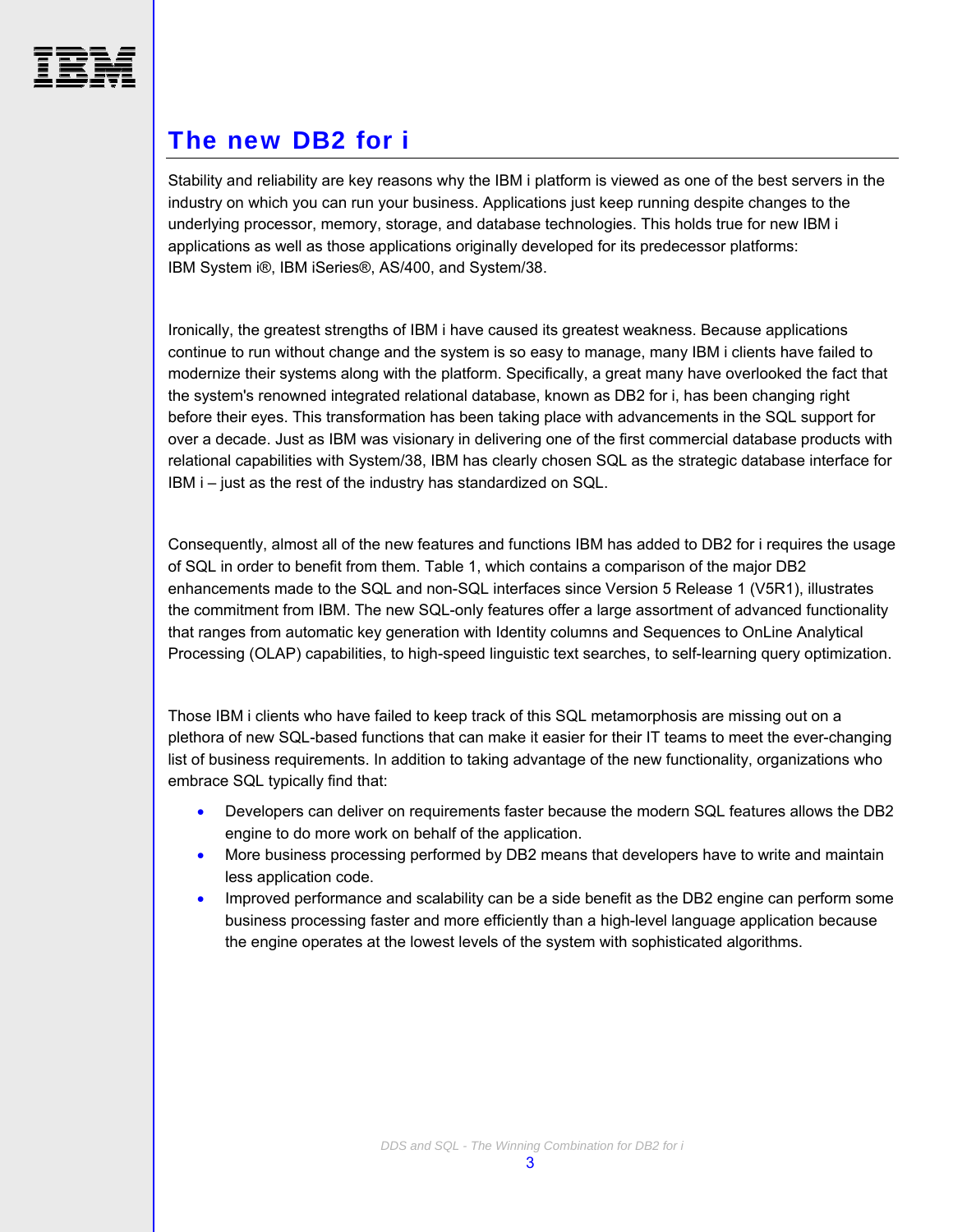

| <b>Enhancements to non-SQL</b><br>interfaces     | <b>SQL enhancements</b>                                                      |  |  |
|--------------------------------------------------|------------------------------------------------------------------------------|--|--|
| Unicode support - UTF-16 and<br>UTF-8            | Unicode support - UTF-16 and UTF-8                                           |  |  |
| Binary character data type                       | Binary character data type                                                   |  |  |
| CRTLF PAGESIZE parameter                         | <b>CREATE INDEX PAGESIZE keyword</b>                                         |  |  |
| Larger decimal support                           | Larger decimal support                                                       |  |  |
| SSD enablement for physical<br>and logical files | SSD enablement for tables and Indexes                                        |  |  |
|                                                  | XML, National Character, and ROWID data types                                |  |  |
|                                                  | Identity column attribute                                                    |  |  |
|                                                  | <b>Hidden and Automatic Timestamp</b><br>column attributes                   |  |  |
|                                                  | Field Procedure column attribute                                             |  |  |
|                                                  | Sequence object                                                              |  |  |
|                                                  | Column-level and Instead-Of triggers                                         |  |  |
|                                                  | Merge statement                                                              |  |  |
|                                                  | OLAP and Super Group expressions                                             |  |  |
|                                                  | Create Table from Select and Insert from Select                              |  |  |
|                                                  | <b>SQL</b> functional indexes                                                |  |  |
|                                                  | XML Publishing and Decomposition functions                                   |  |  |
|                                                  | <b>IBM OmniFind Text Search Server</b>                                       |  |  |
|                                                  | SQL Query Engine (SQE)                                                       |  |  |
|                                                  | <b>SQE Result Set Caching</b>                                                |  |  |
|                                                  | <b>SQE Autonomic Indexes</b>                                                 |  |  |
|                                                  | SQE Self-Learning Query Optimization and<br><b>Adaptive Query Processing</b> |  |  |
|                                                  | SQE Encoded Vector Index fast path for<br>aggregate processing               |  |  |
|                                                  | SQE In-memory Database Enablement                                            |  |  |
|                                                  | IBM i Navigator Plan Cache Tool                                              |  |  |

<span id="page-5-1"></span>*Table 1: Comparison of DB2 enhancements since Version 5 Release 1 (V5R1)* 

### <span id="page-5-0"></span>The efficiency of data-centric programming

This approach of using SQL to have DB2 do more work on behalf of the application is known as datacentric programming. A better understanding of this data-centric approach with the traditional record-level access methodology can be garnered by comparing the graphical representation of these two approaches, shown in [Figure 1.](#page-6-2)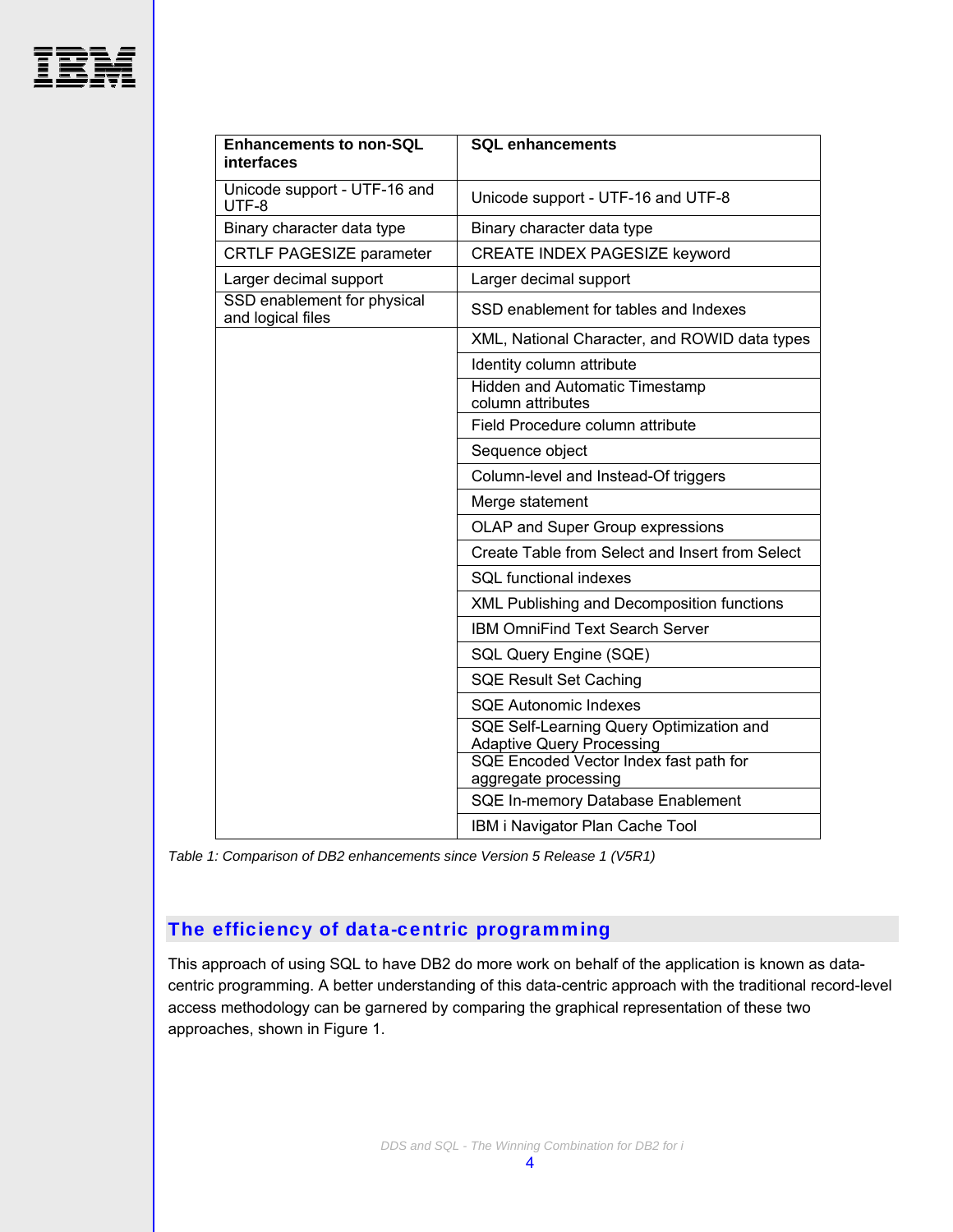<span id="page-6-0"></span>

#### **Moving data processing into the database**

With the traditional approach, the developer uses the native record-level access interfaces to specify the exact step-by-step instructions for DB2 to follow in the consolidation of data from the four different database tables in this example. This means that not only does the developer have to create application code that implements the requested business functionality, but the developer also must invest time in directing and controlling the relational database processing. A contrast to this approach and effort is the portrayal of the SQL data-centric programming model. A developer utilizes SQL to submit a high-level request to DB2 to consolidate the data from the four database tables. At this point, it is up to the DB2 query optimizer to analyze the request and select the best performing low-level step-by-step implementation. This data-centric approach enables developers to focus their time on the creation of application code for business processes while leaving the data processing for DB2.



*Figure 1: Comparison of traditional and data-centric programming*

#### <span id="page-6-2"></span><span id="page-6-1"></span>**Moving business rules into the database**

Another benefit of the modern data-centric approach is enhanced data integrity. Data-centric development enables programmers to embed simple business rules into the database objects themselves, meaning that those business rules will be enforced regardless of the interface (greenscreen, web, and so on) used to access the data. For instance, any application that generates an order needs to have logic to validate that the order references a valid customer account. A datacentric developer moves and centralizes that logic into the database so that validation is enforced for every interface and application that generates an order. With the traditional approach, the validation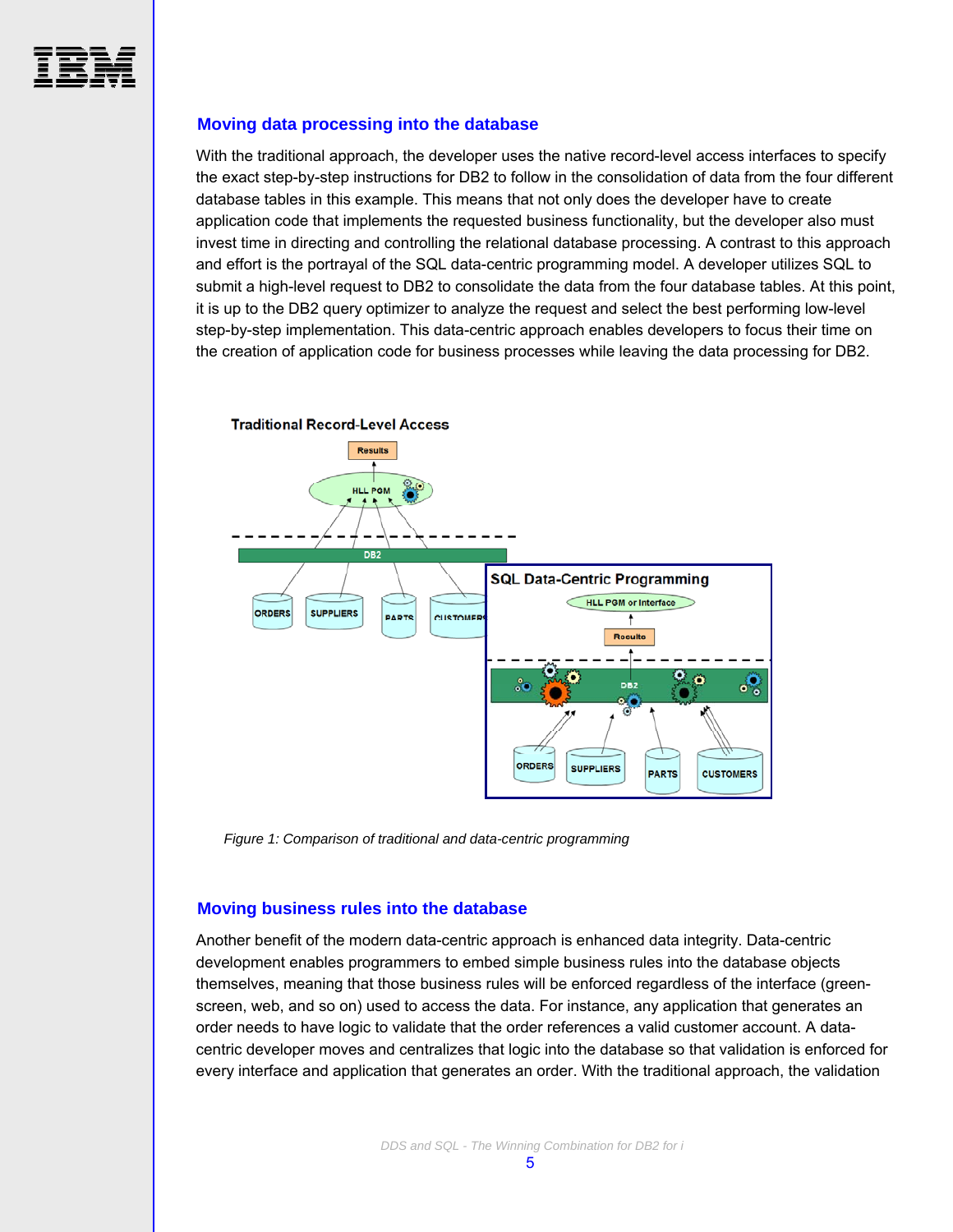

logic would need to be replicated each time that a new interface is added to the system. Not only does this duplication of logic require extra time from the developer, but it also increases the chances of data integrity issues. If the development team forgets to replicate the logic, then orders can be placed into system without any validation.

#### <span id="page-7-0"></span>What SQL means for most businesses

In summary, the benefits of using a data-centric approach that features the usage of SQL and modern database functionality are:

#### **Faster IT response to business requirements**

Data-centric programming enables developers to focus their efforts on delivering business logic and relieves them from the responsibilities of implementing relational data processing. The result is a reduction in the amount of code that developers have to write as they rely more on the DB2 engine to take care of the implementation details. The SQL interface also offers a much larger set of features and functions to choose from which provides developers more opportunities to offload processing into the DB2 engine instead of creating application logic to perform the processing.

#### **Reduced software development and maintenance costs**

The movement of common business rules and processes into the database engine results in a smaller amount of software code that the IT teams need to write and maintain. These centralized business rules and processes are automatically reused instead of being recreated as new applications and business functions are brought online.

#### **More reliable data to run your business on**

Embedding common business rules into your database objects means that these rules are enforced regardless of the interface used to access the data. This centralization of rules within the database eliminates the exposure of tools and devices bypassing the rules and controls associated with your business data.

#### **Improved performance and scalability**

A data-centric approach results in DB2 performing tasks that are normally done at the application layer. Performance of the applications can be improved overall because the DB2 engine is doing the processing at a lower level in the system than the original application logic. In addition, datacentric applications benefit from the fact that IBM is putting almost all of its investment in SQL performance enhancements, which include self-tuning capabilities.

#### **Sensitive data protection**

Sensitive data is more easily protected with encryption using the SQL Field Procedure support. This technology permits the deployment of column-level encryption solutions with minimal disruption to existing applications.

#### **Minimize risk with clear documentation**

The documentation and structure of many DB2 for i databases probably exist only in the minds of developers. With the proliferation of data modeling tools for SQL databases, complete and easy-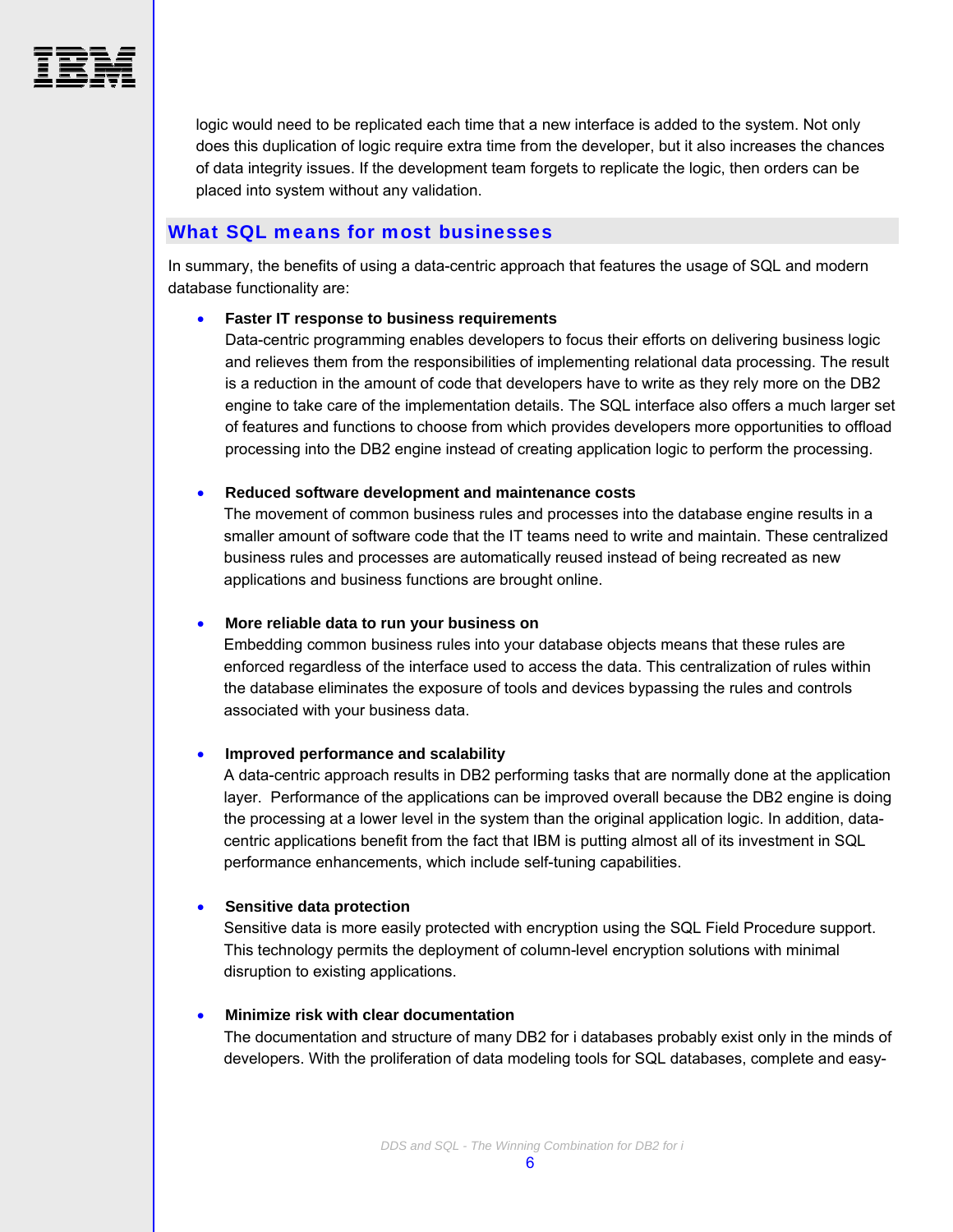

to-understand documentation is just a click away after moving your databases over to SQL.

#### **Access to a larger pool of talented developers to build IBM i solutions**

While it is a fact that there are fewer programmers versed in the IBM i DDS and record-level access interfaces coming out of universities, the vast majority of new programmers do have SQL experience. Using DB2 for i support for procedural SQL objects, such as stored procedures and functions, a new SQL developer can quickly contribute to the delivery of an IBM i application with a very small learning curve.

#### <span id="page-8-0"></span>Keeping your data on IBM i

At the time DDS and the native record-level interfaces were introduced, they were powerful features for relational data access, and they served many IBM i clients well. In fact, the capabilities of the integrated relational database was a key reason that such a large number of business solutions and applications were developed to support IBM i and its predecessor platforms in the first place.

Increasingly, though, the DDS and record-level access interfaces exhibit limitations in supporting new application requirements because these interfaces are not being enhanced with modern relational database features, such as XML integration and publishing, or with other data-centric features that enable some business processing to be performed by DB2.

The DDS and native record-level access capabilities for DB2 are not going away, but they also are not providing new features that make life easier for developers. Thus, adoption of SQL is a critical success factor in being allowed to keep your company's data stored in the highly-secure DB2 for i databases that you have grown to trust. When development teams are not able to meet business requirements, they run the risk of applications and data being moved to another system. In a long-term, it is really not a question of whether or not you should use SQL, it is a question of which platform your company will use for SQL. Very simply, **SQL is the strategic database interface for nearly all platforms, including IBM i**.

#### <span id="page-8-1"></span>Evolving from DDS to SQL

True to its legacy, the SQL implementation on DB2 for i followed the lead of the original relational database support when it comes to integration and simplicity. The SQL runtime engine is integrated and built into the IBM i operating system, making SQL available on every IBM i system. In terms of simplicity, the SQL implementation includes features that maintain the reputation of DB2 for i for being simple to use and manage on a daily basis. These SQL ease-of-use features include self-tuning capabilities, such as automatic statistics collection and self-learning query optimization.

#### **The methodology: Low-impact evolution**

<span id="page-8-2"></span>Another unique capability of the DB2 for i integrated design is that it provides a single relational database with two interfaces. This is a huge benefit for IBM i clients because it means that SQL usage can be a gradual **evolution** instead of a **revolution**. The advantages of SQL can be realized without first having to convert all of your databases to SQL. DB2 objects created with DDS can be accessed with SQL and objects created with SQL can be accessed with the native record-level access interface. In fact, a methodology exists for converting object definitions to SQL without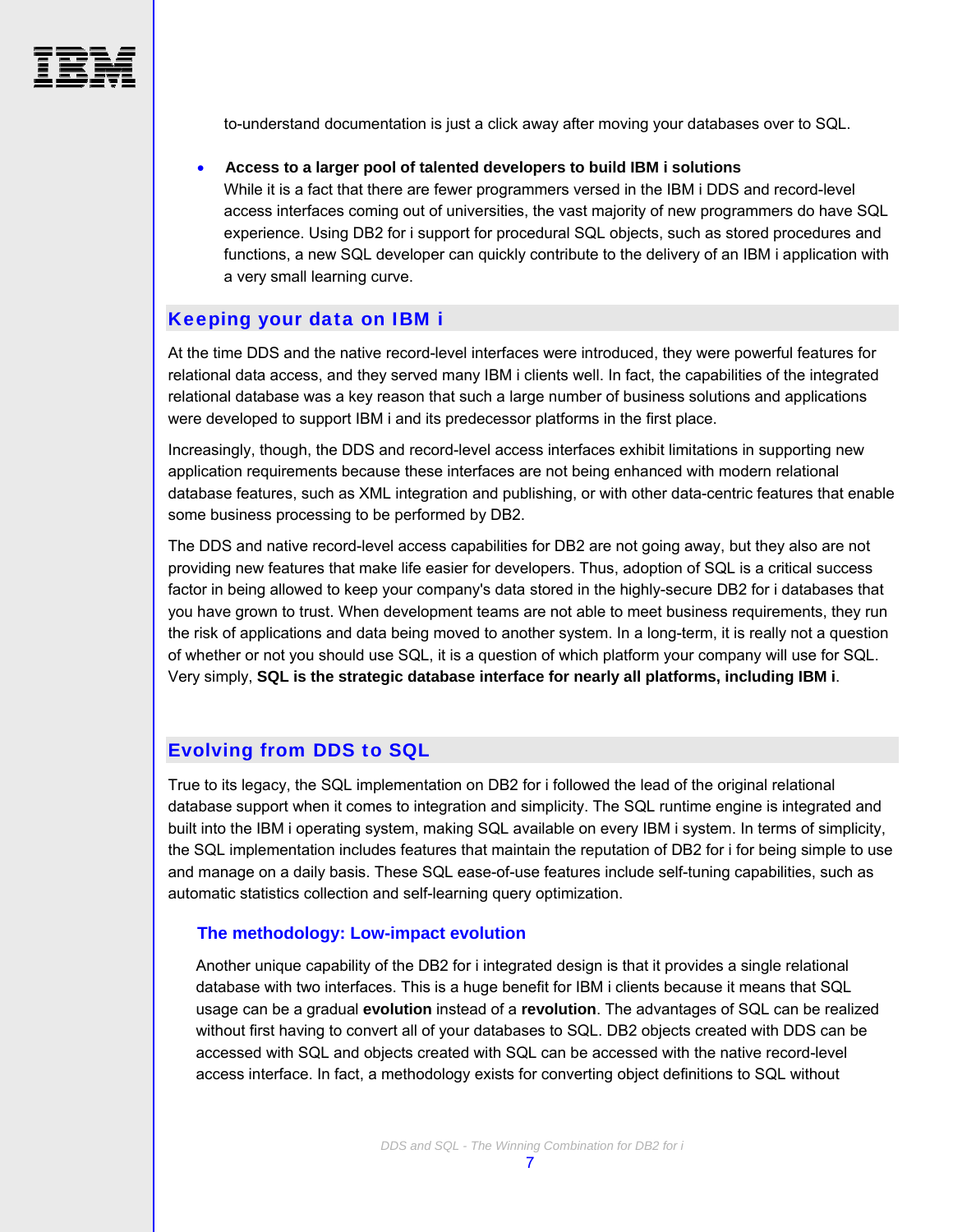

requiring any changes to existing applications. This methodology has proven itself repeatedly over the last 10 years and has been refined by IBM based on modernization engagements with clients.

This methodology not only supports a transparent conversion of DDS to SQL, but also provides a framework where you can enhance the SQL version with newer capabilities, such as identity columns – again **without any impact to the set of existing applications**.

If your modernization project also includes re-engineering or changing the applications that reference the new SQL database, then a transparent conversion methodology is not required. New technologies such as the *IBM Rational Open Access: RPG Edition* product have emerged which allow applications to migrate to SQL data access with a minimal amount of application changes.Instead of requiring a full-blown conversion to SQL, you can adopt SQL for those applications and databases where it can deliver maximum business value. The ability to mix and match these two DB2 for i interfaces provides IBM i customers tremendous flexibility as they modernize their databases and applications with SQL.

#### **Education and new tools**

<span id="page-9-0"></span>As with any new technology, SQL requires a change in thinking and the judicious use of tools to fully exploit its potential. Tools are available to automate the SQL conversion process and model your databases. Education offerings exist to help developers leverage the set processing capabilities of SQL and shift to a data-centric approach where business processing is moved from the applications into DB2. The resources are all in place for a smooth transition to SQL, which places your team in position to be more responsive to business requirements.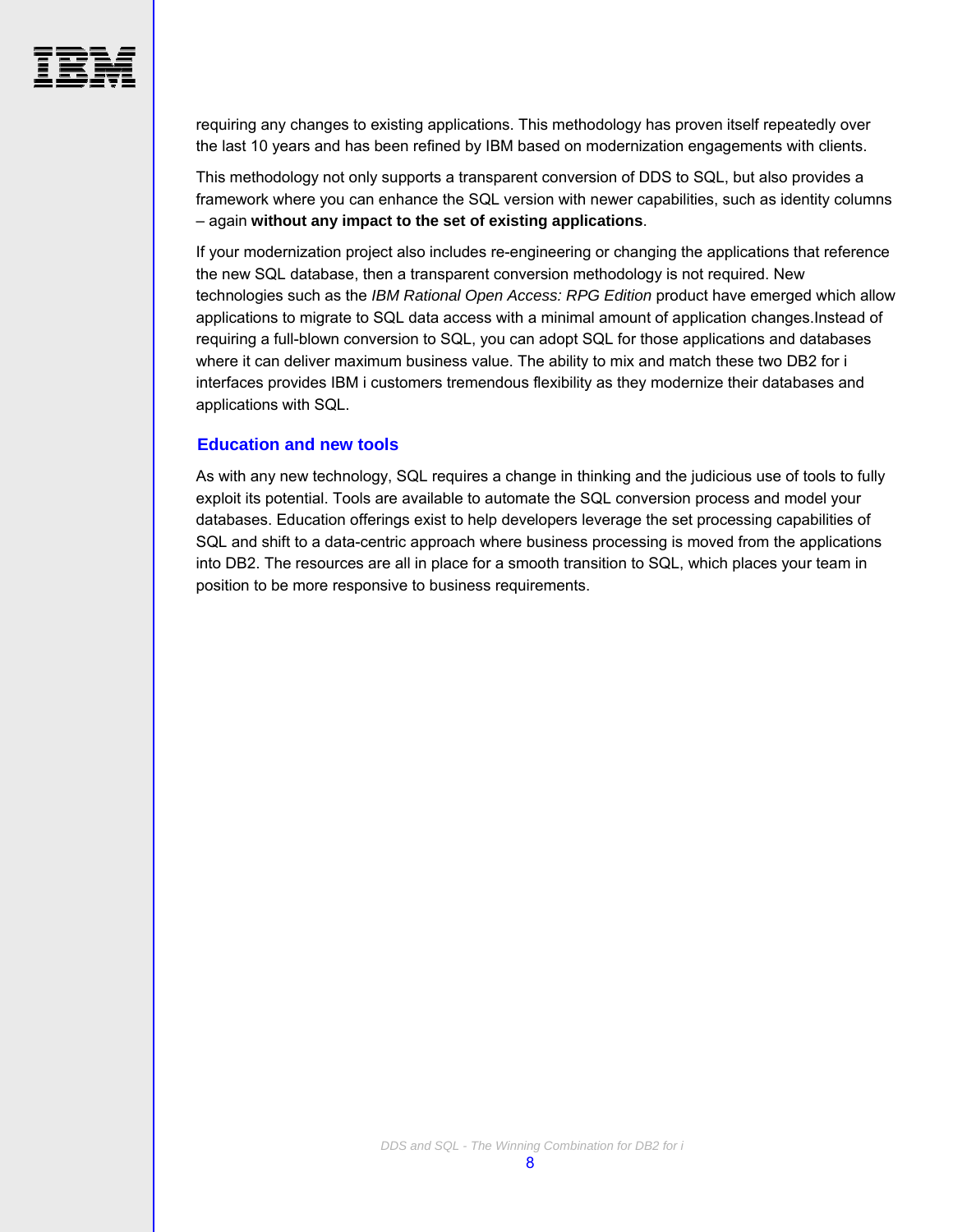<span id="page-10-0"></span>

# The impact of adopting SQL: A closer look

In addition to benefiting your organization to be more judicious and provide faster time to value in a dynamic business climate, IBM i developers clearly benefit from the functional advantages of SQL. Even if none of the SQL-only features of DB2 for i are utilized, SQL usage still provides benefit because it is an industry standard. Using SQL DDL to define and create DB2 for i databases puts you in the mainstream of all other relational database management systems. Being part of the larger SQL community gives IBM i developers access to a larger array of database management tools. Out of this expanded toolset, database modeling tools hold the most potential.

#### <span id="page-10-1"></span>Mainstream data modeling and database documentation

Data modeling tools provide a graphical diagram and navigation interface that supports both logical modeling and physical modeling. A modeling tool provides organizations the ability to quickly create, organize, and visualize the data store that is needed for a specific business requirement.

A logical data model is used to represent all the definitions, characteristics, and relationships of business data in an application or enterprise environment. A logical data model normally uses entity-relationship diagrams to represent business data entities, relationships, and attributes in a natural manner that is independent of an underlying technology or platform. [Figure 2](#page-11-2) shows an example of a logical data model. The logical modeling process also makes it easier to create a normalized data model, which improves the efficiency of your database by eliminating data redundancy.

The physical data model is a representation of the database design that ties it to a specific technical implementation of the database. The physical data model takes into account the capabilities of the underlying database management system (DBMS) and contains all of the DBMS objects needed to support and enforce the various data relationships. The physical model is used to generate the SQL source code needed to create the database on the specified DBMS – a big time saver for your developers. A physical model is typically derived from the logical data model, but can also be reverseengineered from an existing database. Multiple physical models can also be generated from the logical model for the same DBMS or other DBMSs.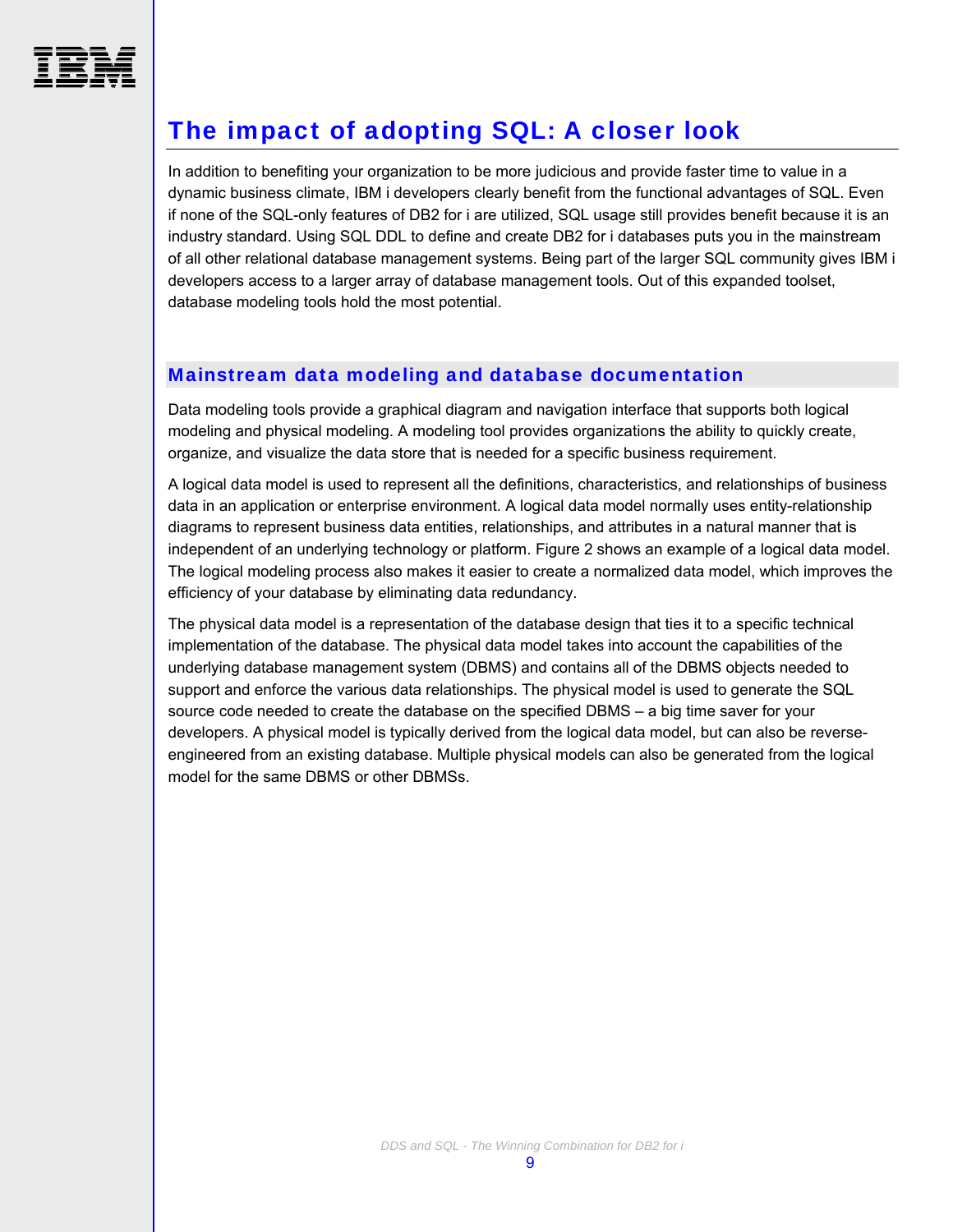



*Figure 2: An example of a logical data model from IBM InfoSphere™ data architect* 

#### <span id="page-11-2"></span>**Facilitating communication and teamwork**

<span id="page-11-0"></span>Whether the data model is built for a new application or reverse-engineered from an existing database, these graphical models can serve as a valuable piece of documentation for an organization. The high-quality data diagrams produced by modeling tools make it easier for teams to understand and refine their database design visually. In addition, these diagrams make it simpler to describe the database relationships and dependencies to the business users. This can help everyone in a company to understand what business data entities and relationships exist and how they can be best utilized to drive business value.

#### **Facilitating database changes**

<span id="page-11-1"></span>Most database modeling tools actually go well beyond the function of providing a visual representation of your databases. Modeling tools also help manage the life-cycle of a database. When a new business requirement requires a change in the database design, a modeling tool can make it easier for a developer to implement these changes. Making the database *design* change is just the first step. The next step, which can be much more complex and time consuming, is determining the *impact* of that change. As illustrated in [Figure 3](#page-12-1), one simple change to a table might impact a large set of dependent SQL objects, such as views, triggers, constraints, and indexes. Data modeling tools not only perform impact analysis to show the scope of a database change, they then automatically generate code to implement a change while preserving any existing data. The change impact analysis features of a data modeling tool enables your team to implement database changes with speed and accuracy.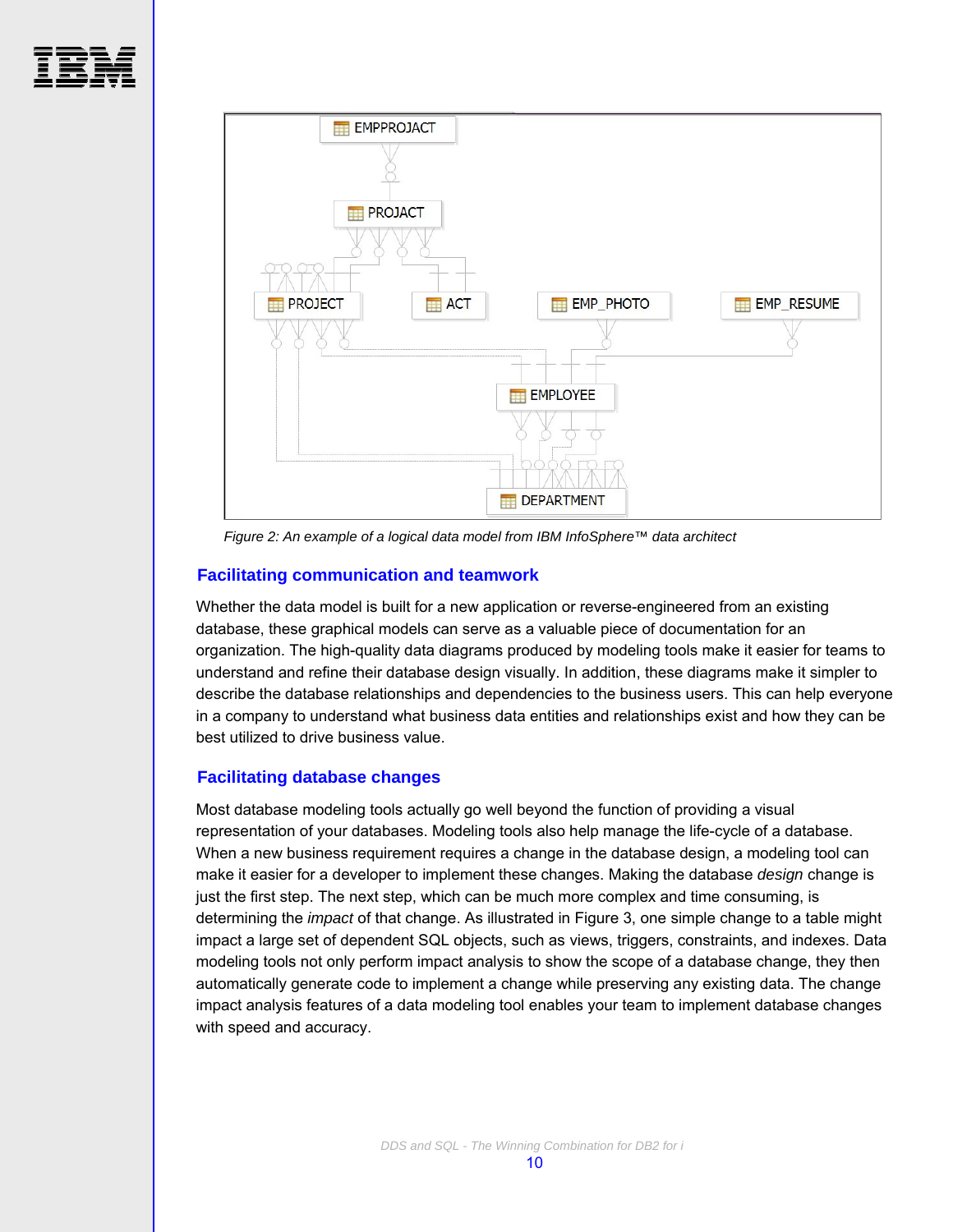

| Object             | Name                                                                 | <b>Status</b> | Action                        | Action   |
|--------------------|----------------------------------------------------------------------|---------------|-------------------------------|----------|
| Entity             | <b>EMPLOYEE</b>                                                      | Differs in DB | Alter                         | C Create |
|                    |                                                                      |               |                               | Drop     |
|                    |                                                                      |               |                               | Alter    |
|                    |                                                                      |               |                               | C Copy   |
|                    |                                                                      |               |                               | O Ignore |
|                    |                                                                      |               |                               | O Import |
|                    |                                                                      |               |                               |          |
| Object             | Name::Attribute                                                      |               | Status                        |          |
| Field<br>Field     | <b>BIRTHDATE</b><br><b>COUNTRY</b>                                   |               | Not in DB<br>Not in DB        |          |
| Field              | <b>BIRTHDATES</b>                                                    |               | Not in Model                  |          |
| <b>PK</b><br>Index | Q_X_IDB2_EMPLOYEE_EMPNO_00001::Key<br><b>EMPLOYEE</b>                |               | Differs in DB<br>Not in Model |          |
| Values             |                                                                      |               |                               |          |
| In Model:          |                                                                      |               |                               |          |
|                    |                                                                      |               |                               |          |
| In DataBase:       |                                                                      |               | Compare                       |          |
|                    |                                                                      |               |                               |          |
| <b>Script File</b> |                                                                      |               |                               |          |
|                    | Synchronize<br>C:\xcase9\iDB2\MODIFY.SQL<br>$\overline{\phantom{a}}$ | Edit          | Submit                        |          |
|                    |                                                                      |               |                               |          |
|                    | Check Again<br>Discrepancy Report                                    |               | Close                         | Help     |

<span id="page-12-1"></span>*Figure 3: Impact analysis of proposed database change from Resolution Software's Xcase for i* 

From data modeling to database modification, a data modeling tool enables these tasks to be completed efficiently and accurately. This is a clear advantage for those using SQL to create databases on IBM i. Teams that continue to create and maintain DDS-created databases will find their efforts hampered by a void of modeling tools that fully support DDS.

#### <span id="page-12-0"></span>Increased data integrity with referential integrity

Referential integrity (RI) is one of the two key data integrity rules associated with the relational database model. The basic intent of the referential integrity rule is to ensure that relationships between tables are accurate and enforced at all times. For example, when an order is placed, your company needs to know that the new order is referencing a valid customer. If not, your company will have no way to bill the customer. Similarly, you would not want to allow a user to delete an existing customer from the database, especially if orders exist for that customer. In the event that business requirements do dictate a deletion, the customer's orders also need to be deleted or orphan records will be created, corrupting the integrity of your database.

DB2 for i supports the enforcement of these simple business rules through foreign key constraints to ensure that referential integrity is maintained. A foreign key constraint would be created on the orders table to guarantee that each order written to the database references a valid customer.

The DB2 implementation of RI is known as declarative referential integrity support because a foreign key constraint is part of your database definition. The integrity and reliability of your business data increases because referential integrity is being enforced at the database level. This centralized enforcement of the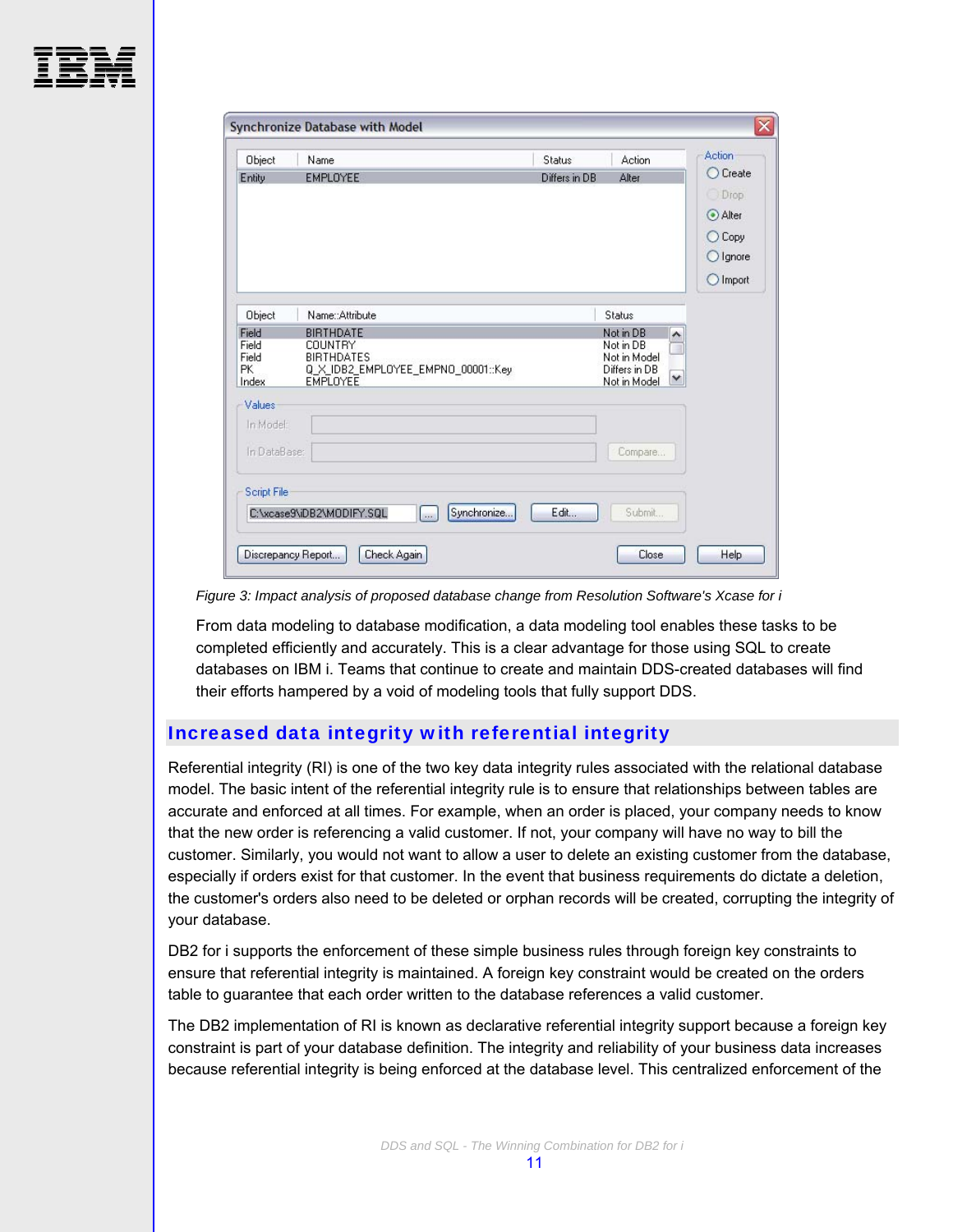<span id="page-13-0"></span>

business data relationships means that RI is maintained regardless of the interface used to access this data. Whether the interface is an IBM 5250 emulator, web browser, or database utility, a declarative referential integrity implementation maintains consistency and accuracy across all your data relationships. Gone are the days of a new application or device causing data integrity issues within your databases.

#### **The dangers of traditional referential integrity methods**

Traditional IBM i programs have long maintained referential integrity by performing data validation within the application. Application-enforced referential integrity works very well when an application program is used to change the data. However, this method creates a significant data integrity exposure when other interfaces, such as graphical SQL editors or the Data File Utility (DFU), are used to make database updates. The proliferation of new interfaces (for example, web browsers, smart phones, and so on) being linked to IBM i systems makes data integrity an even bigger issue.

Application-based RI enforcement also does not scale very well from an application development investment perspective. As new applications are developed, a programmer must duplicate the referential integrity enforcement logic into their data access routines. After the coding has been completed, the developer must test and verify that the referential integrity enforcement logic works correctly within the new application. If a data relationship ever changes, the development team will have to change and retest every application containing the embedded RI logic.

#### <span id="page-13-1"></span>**The simplicity and power of declarative referential integrity**

The declarative referential integrity implementation of DB2 reduces these software development expenses. With declarative RI, the enforcement logic is centralized in a single spot – the database engine. The act of enforcing business rules at the database level is the database equivalent of modular programming, which facilitates code reuse and consistency. If you implement this modular approach, all your applications can automatically reuse the simple business rules enforced by referential integrity constraints. When business requirements dictate a change in data relationships, the development organization implements the change by simply modifying the database definition. They no longer have to change, test, and recompile multiple applications.

Another benefit of RI rules being included in the database definitions is that it is much easier for IT organizations to document all of their database relationships. Referential integrity documentation is well centralized within the database descriptions and displayed easily with data modeling tools. In contrast, creating the documentation for application-enforced RI is a daunting challenge because that logic is scattered across multiple program objects. Clear documentation of database relationships makes it easier for developers as they plan for new business requirements and manage the complexities of having to support multiple applications or platforms.

While declared referential integrity can be implemented for DDS-created databases, it is not ideal because the data relationships cannot be encapsulated within the DDS description. The RI relationship is defined and created with a system command that is separate from the DDS definition of the database object. This separation results in the referential integrity relationships being more difficult to detect than those relationships implemented using SQL. This self-describing aspect of SQL definitions is shown in [Example 1](#page-14-1). A developer reviewing this SQL definition can quickly see that the **orders** table has relationships with **customers** and **parts** tables that are being enforced with foreign key constraints. These declared constraints ensure that any order written to the database references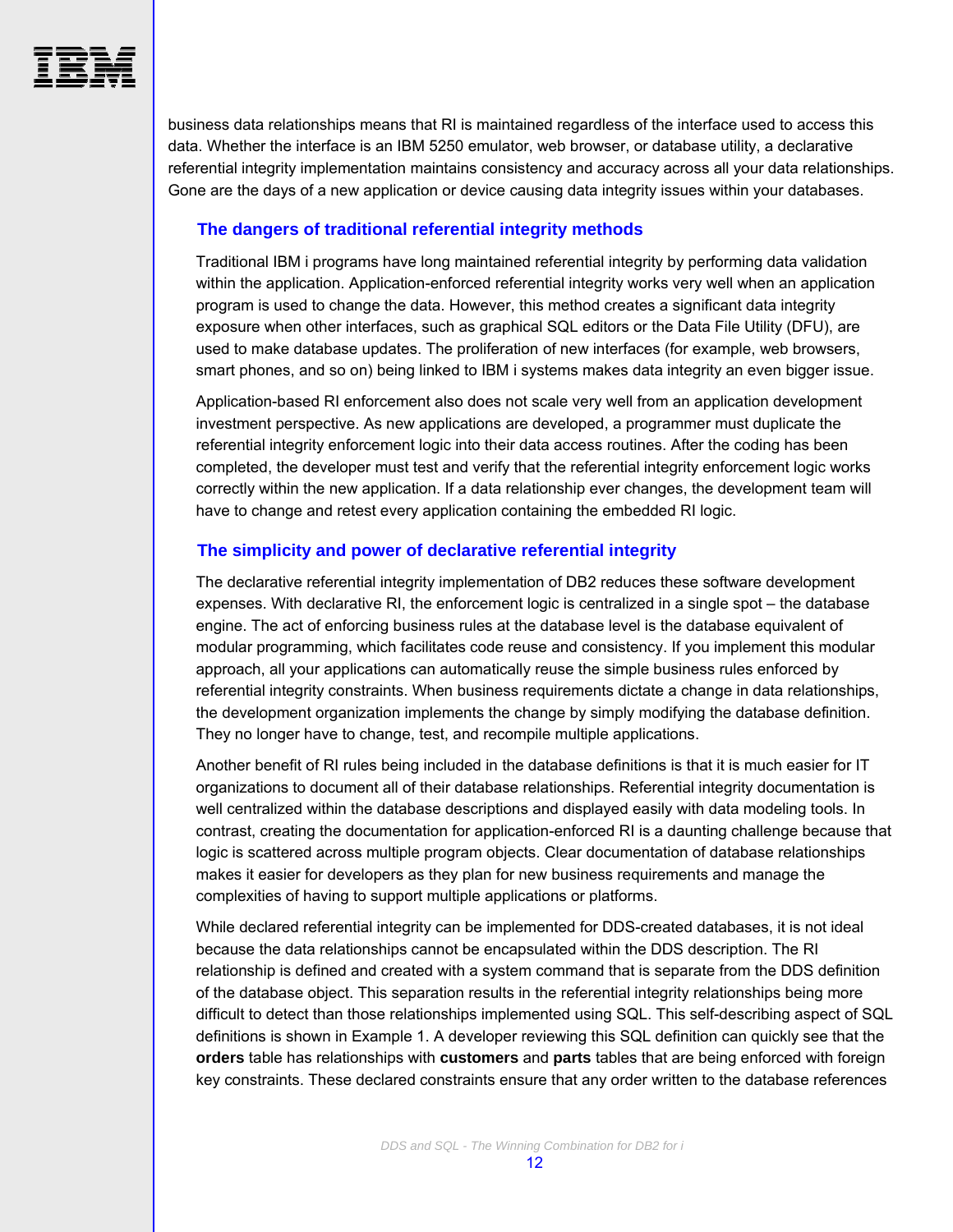

a valid part and customer; basic business rules that any company would want to be enforced. SQL definitions make referential integrity relationships clear and obvious to the developer as you can embed them within the DB2 object definition.

```
CREATE TABLE orders( 
 ord_number INTEGER PRIMARY KEY, 
 ord_quantity INTEGER CHECK(ord_quantity>0 AND 
                             ord_quantity<1000), 
ord_amount DECIMAL(7,2),
 ord_partid CHAR(4), 
ord custid CHAR(6),
 CONSTRAINT ordcust FOREIGN KEY(ord_custid) 
                       REFERENCES customers(custid), 
 CONSTRAINT ordpart FOREIGN KEY(ord_partid) 
                       REFERENCES parts(partid) )
```
*Example 1: Example of SQL self-describing referential integrity definitions* 

<span id="page-14-1"></span>[Example 1](#page-14-1) includes a second type of database constraint that you can create to improve data integrity. The check constraint defined on the quantity column enables developers to have the DB2 for i database ensure that the column contains a set of values that are valid from a business perspective. Business rules and processes often dictate that a column or field in a database can only contain a fixed set of allowable values. The check constraint in this example guarantees that the quantity column will contain only an integer value greater than 0 and less than 1000. Thus, the domain of legal values for the quantity column includes the values between 1 and 999, both inclusive. Similar to referential integrity constraints, check constraints are enforced across every interface.

In addition to increased data integrity, declared database constraints offer the potential of improved SQL performance. As the constraint definitions are part of the DB2 table object, the SQL Query Engine (SQE) optimizer has easy access to the constraints. The SQE query optimizer analyzes the definitions to gain a deeper understanding of the values and relationships within your databases. This deeper knowledge enables the DB2 engine to retrieve data more quickly and efficiently.

In summary, modernizing your database with declarative referential integrity offers several benefits. Data integrity issues are caught right away regardless of the interface. The centralization of the business rules reduces software maintenance as well as provides a foundation for complete documentation. And, declarative RI can result in faster performance of business rule enforcement and reports. Although discovering and implementing relationships within an existing database that does not contain declared referential integrity constraints can be a challenging process, modernization tools are available to simplify and automate this difficult task.

#### <span id="page-14-0"></span>Streamlining development by offloading work to DB2

As discussed earlier, the newer SQL-based DB2 features and functions from IBM provide an easy way for development teams to move more work and processing into the DB2 engine, reducing the amount of application code that must be created, tested, and maintained.

The types of processing that can be moved into DB2 can range from simple business rule enforcement to the manipulation of date and time values to the aggregation of various business measurements. Almost every new DB2 feature enables development organizations to deliver on business requirements with fewer lines of application code. Thus, developers who are not adopting SQL are missing out an opportunity to lighten their workload and reduce software development costs.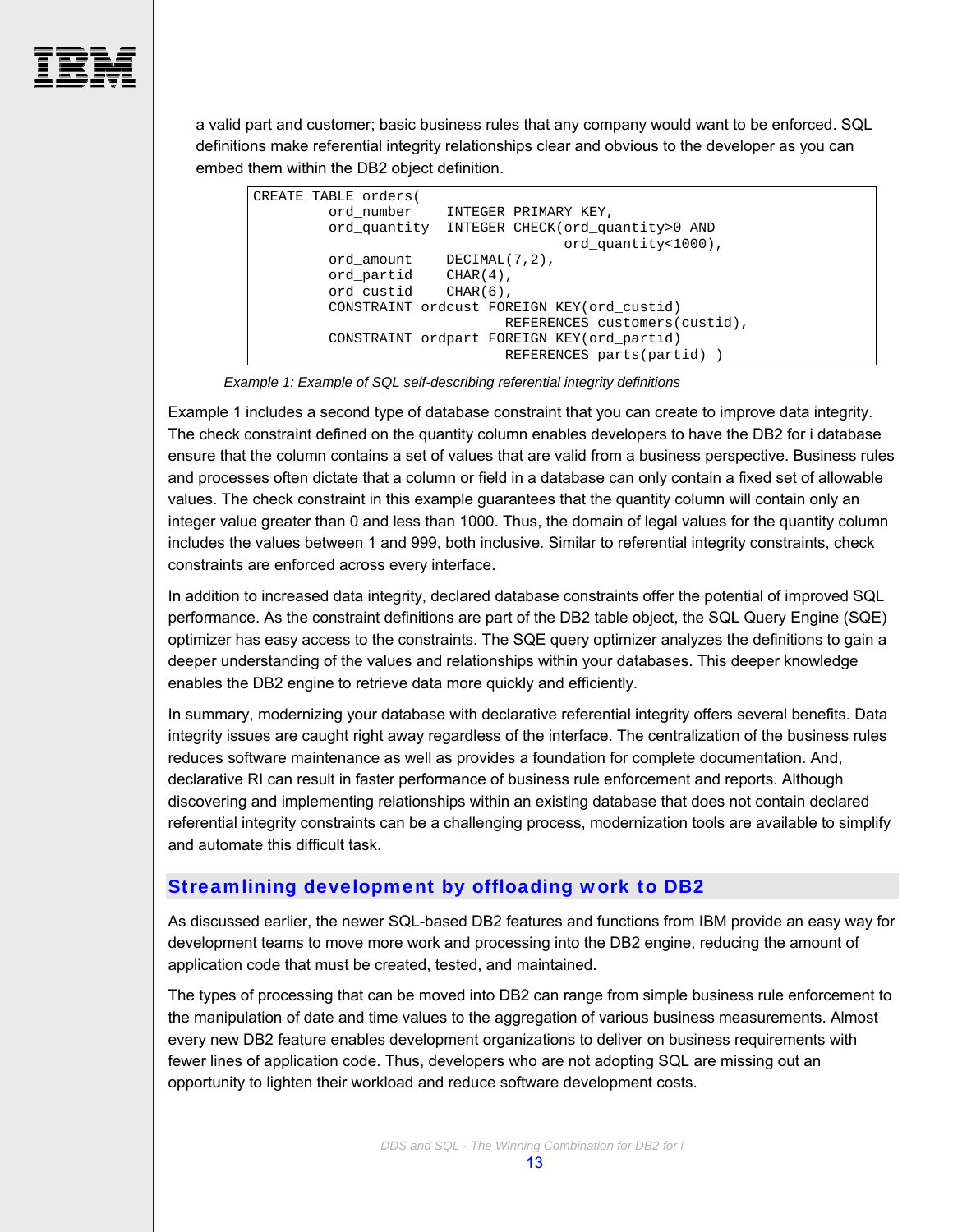

You will now examine a few SQL-only features that demonstrate this ability where DB2 performs more of the work. First, consider the SQL support for generating key values. Every application needs the ability to uniquely identify a business entity, such as customer number, transaction identifier, and so on. Accordingly, all applications contain logic that generates the next unique identifier value. Usually, you can offload this simple business logic to DB2.

The DB2 for i SQL interface provides two constructs for generating key values − the Identity column attribute and Sequence object. Both of these constructs allow the developer to control the starting identifier value as well as the increment value to use when generating the next identifier value. Instead of writing and testing application code to handle the incrementing and serialization logic, programmers can let DB2 do all the work when it comes to generating the next value for an identifier or key.

Next, as businesses look for trends and insights to give them a competitive edge, there is a greater demand on IT to produce reports that are more complex and sophisticated. SQL offers a huge functionality advantage when it comes to report implementation. The SQL interface offers a wider range of join types and aggregation functionality. One of the most powerful aggregation features is the Super Groups capability. Super Groups (through the ROLLUP and CUBE expressions) enable developers to group and aggregate data in multiple ways in a single query. [Example 2](#page-15-1) demonstrates the simplicity of this support. The Super Group ROLLUP expression in this example results in the report returning a summary of the sales data at the region level, country level, and a grand total of all countries and regions.

> SELECT country, region, SUM(amount) FROM sales GROUP BY ROLLUP (country, region)

#### *Example 2: SQL Super Groups ROLLUP expression*

<span id="page-15-1"></span>Supporting multiple levels of data aggregation and analysis on a single SQL statement means less coding for your development team. Prior to this new SQL support, multiple queries might have to be coded and run separately in order to present data at different hierarchy levels.

#### <span id="page-15-0"></span>Enhancing application performance with SQL and SQE

Improved performance and scalability can be a benefit of using SQL. When processing is moved from the application to DB2, application performance can receive a boost because the DB2 engine is able to perform the processing at a lower-level within the operating system.

The other driver of improved performance is the SQL Query Engine. The re-engineering project that delivered SQE was born from IBM's decision to make SQL the strategic interface for DB2 for i. In order to more quickly support the latest SQL enhancements and incorporate the latest advancements in query optimization techniques, IBM foresaw the need to deliver a new optimizer and engine designed from the ground up specifically for SQL requests. As a result, the SQL interface has received a substantial number of performance enhancements since the introduction of the SQL Query Engine in V5R2 (Version 5 Release 2).

Self-tuning capabilities are an exciting addition delivered by this SQL performance movement. In recent releases, SQE has been enhanced with technology that enables the optimizer to learn from the performance history of an SQL statement and automatically adjust its algorithms to make future runs more efficient. With the 7.1 release, the SQL Query Engine can actually self-tune a long-running query while it is running with a feature called Adaptive Query Processing.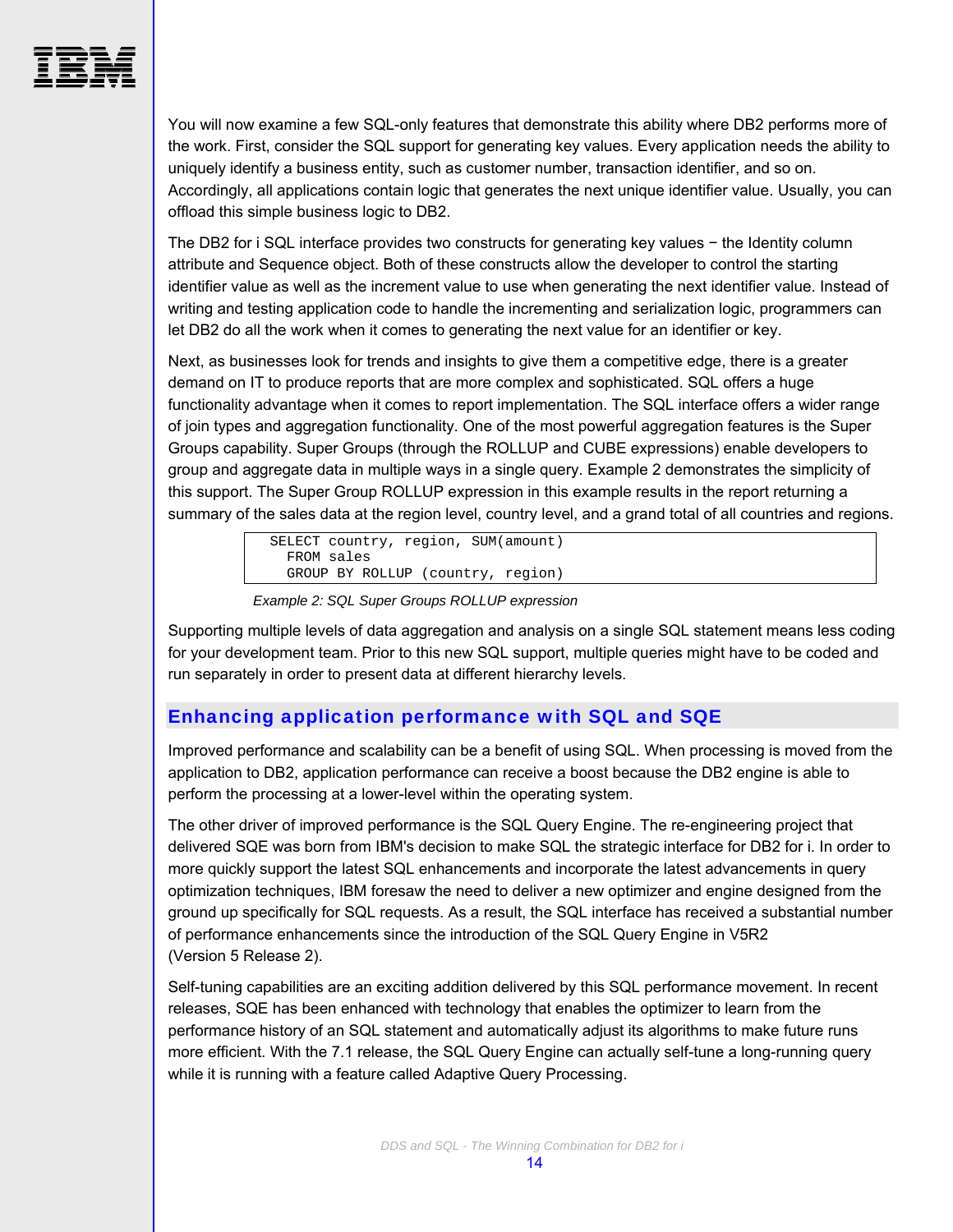<span id="page-16-0"></span>

#### **Faster, more flexible reporting**

In contrast, the performance improvements have been few and far between for the native record-level access and non-SQL query interfaces such as Query/400 and Open Query File (OPNQRYF). In fact, the SQL performance advantage is a key reason behind IBM's launch of the IBM DB2 Web Query for i solution as the modern alternative to Query/400. Not only does DB2 Web Query offer a more robust, extensible, and productive reporting solution, but this product also implements the graphical reports behind the scenes with SQL. This SQL foundation enables DB2 Web Query reports to reap the benefits of the advanced performance techniques of the SQL Query Engine. Some IBM i clients have seen performance increase orders of magnitude after converting complex Query/400 reports over to DB2 Web Query definitions. Customers who continue running reports with Query/400, OPNQRYF, or third-party reporting tools that use the non-SQL query interface will continue to miss out on these performance benefits.

#### <span id="page-16-1"></span>**Advanced indexing**

In addition to the advanced performance algorithms in the SQL engine, the SQL interface offers a bigger arsenal of indexing technologies that can be leveraged to boost DB2 performance. For example, the IBM patented encoded vector index (EVI) technology can be tapped only when creating database indexes with SQL. The DB2 for i EVI support offers similar performance benefits as bitmap index solutions in the industry, but without the maintenance overhead. Most recently, IBM also enhanced the encoded vector index support to provide a performance fast-path for summary and aggregate processing. The SQL support for derived key indexes delivered in the DB2 for i 6.1 release is another powerful tool for tuning reports with complex search criteria, especially for those development teams that are trying to deliver reports with case-insensitive search capabilities, such as the ability to find a match on "Acme Company" with a search string of "ACME Company".

#### **External tuning capabilities**

<span id="page-16-2"></span>Enhancing performance with SQL's advanced indexing support is also a good example that demonstrates how SQL enables applications to be tuned without requiring program modifications. Once a new index is created for performance tuning, the query optimizer has the ability to automatically use the new index to boost performance the next time the application runs – without requiring any changes to the application.

In contrast, tuning the performance of a traditional application that uses record-level access by utilizing a different logical file requires much more time and effort. The program code must first be modified to reference the new logical file and then compiled and tested. This manual process can delay or prevent performance improvements from being realized by your users. With traditional record-level access programming, the application developer needs to write code for both the data request as well as the low-level data access implementation. An SQL statement within a program simply defines the data request, and the query optimizer takes the responsibility for determining which combination of DB2 objects and algorithms is the fastest way to implement the SQL request when the application runs.

This external tuning capability of SQL is a key reason that SQL-based applications have been able to more quickly exploit the industry-leading scalability and performance of IBM POWER6® and IBM POWER7® processor-based systems. By simply using the DB2 Symmetric Multiprocessing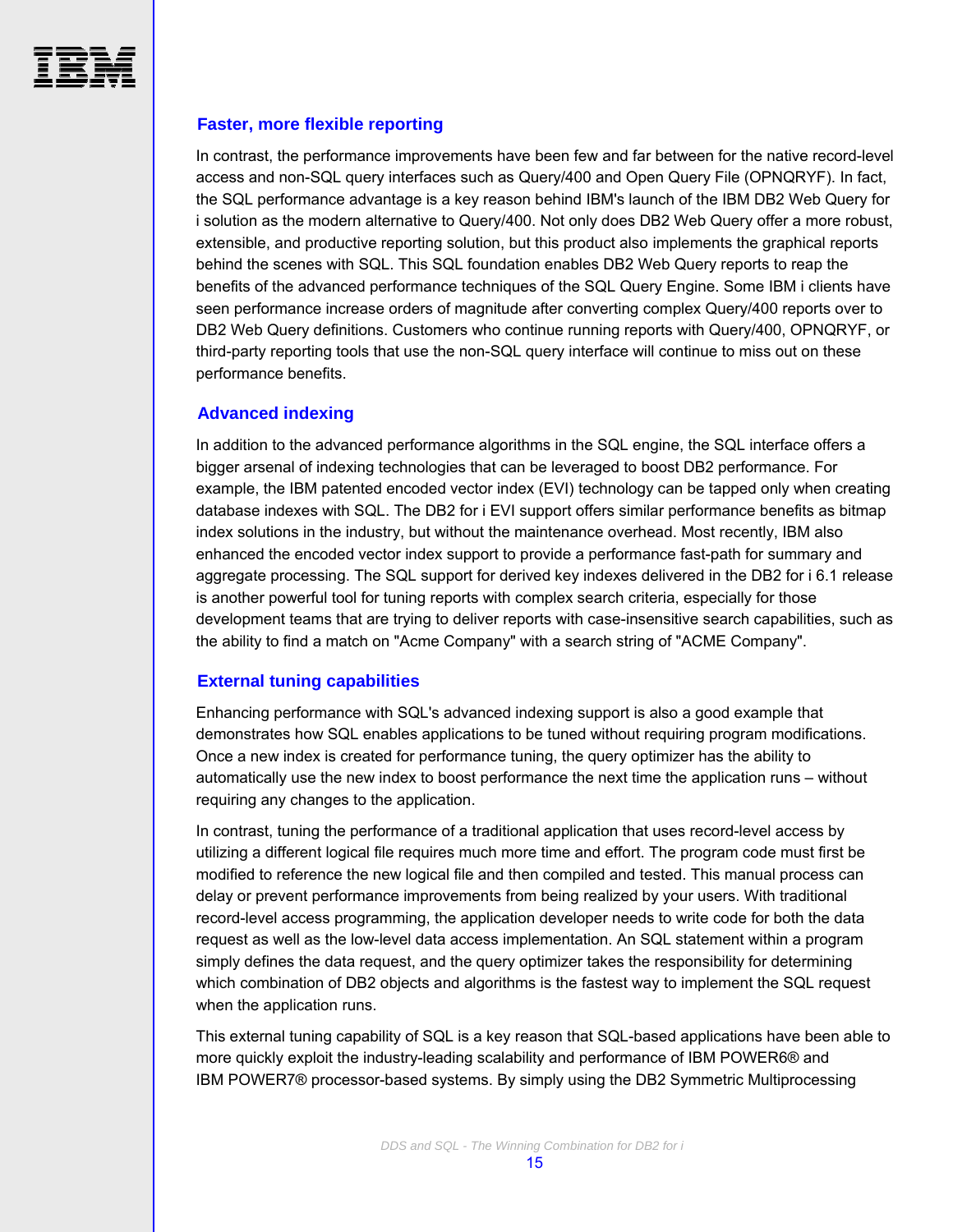

(SMP) licensed feature, most SQL statements can utilize parallel processing to benefit from all of the multiple-core processors available on IBM Power Systems™. Transforming a traditional record-level access application to benefit from parallel processing usually requires extensive changes to the application design and program code. Modernizing your database and applications with SQL definitely offers the exciting potential of faster performance and better scalability in a variety of ways.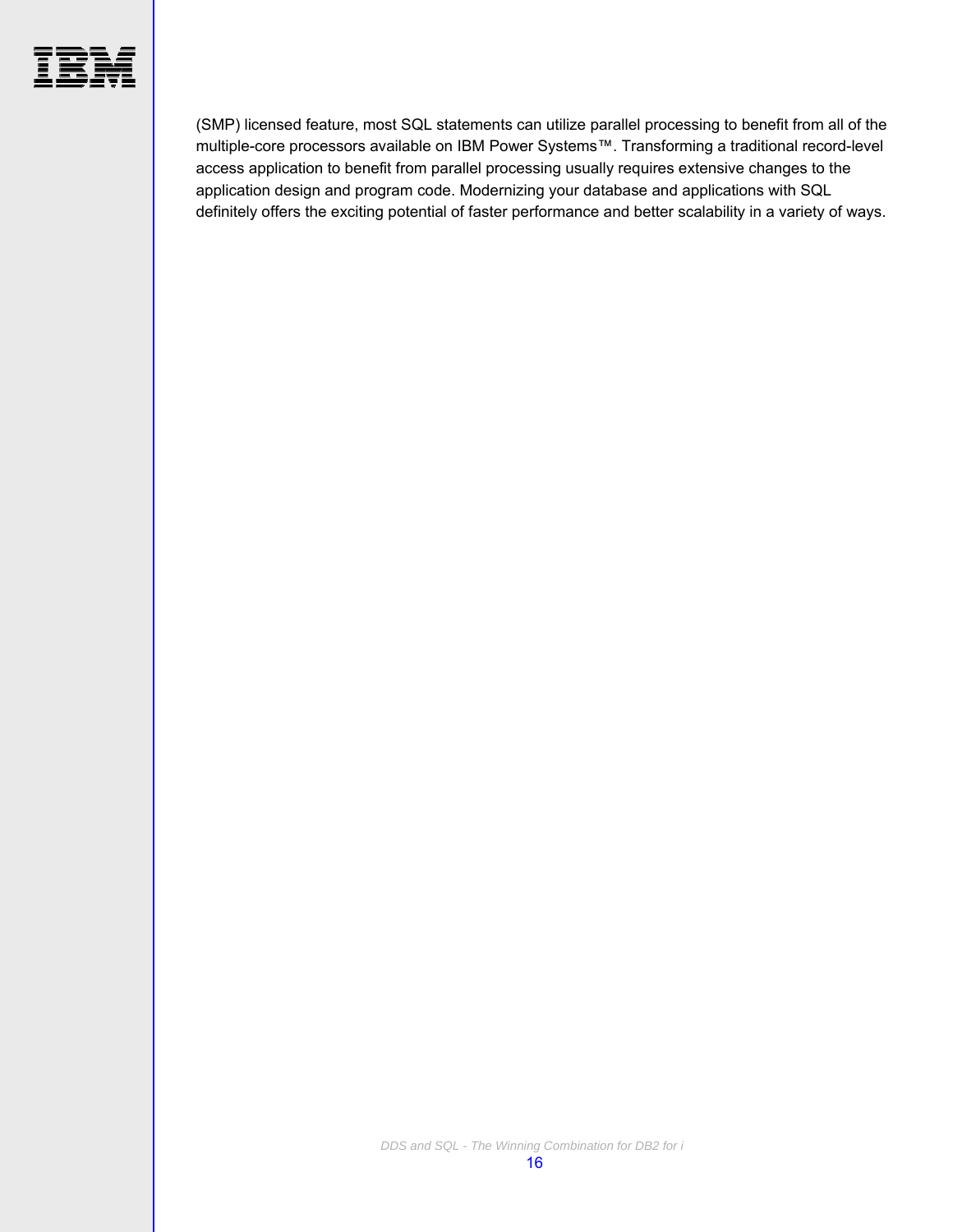<span id="page-18-0"></span>

# **Summary**

This paper explained the benefits of a modernized DB2 for i database centered around SQL and datacentric programming. A modernized database delivers both business and technical benefits. Programmers are given access to the larger toolset that SQL provides enabling them to streamline their daily development tasks as well as boost the performance and scalability of their applications. As the centralization of business rules and processes reduces software development and maintenance costs, organizations will have lower IT expenses and have a more reliable set of data to run their business on.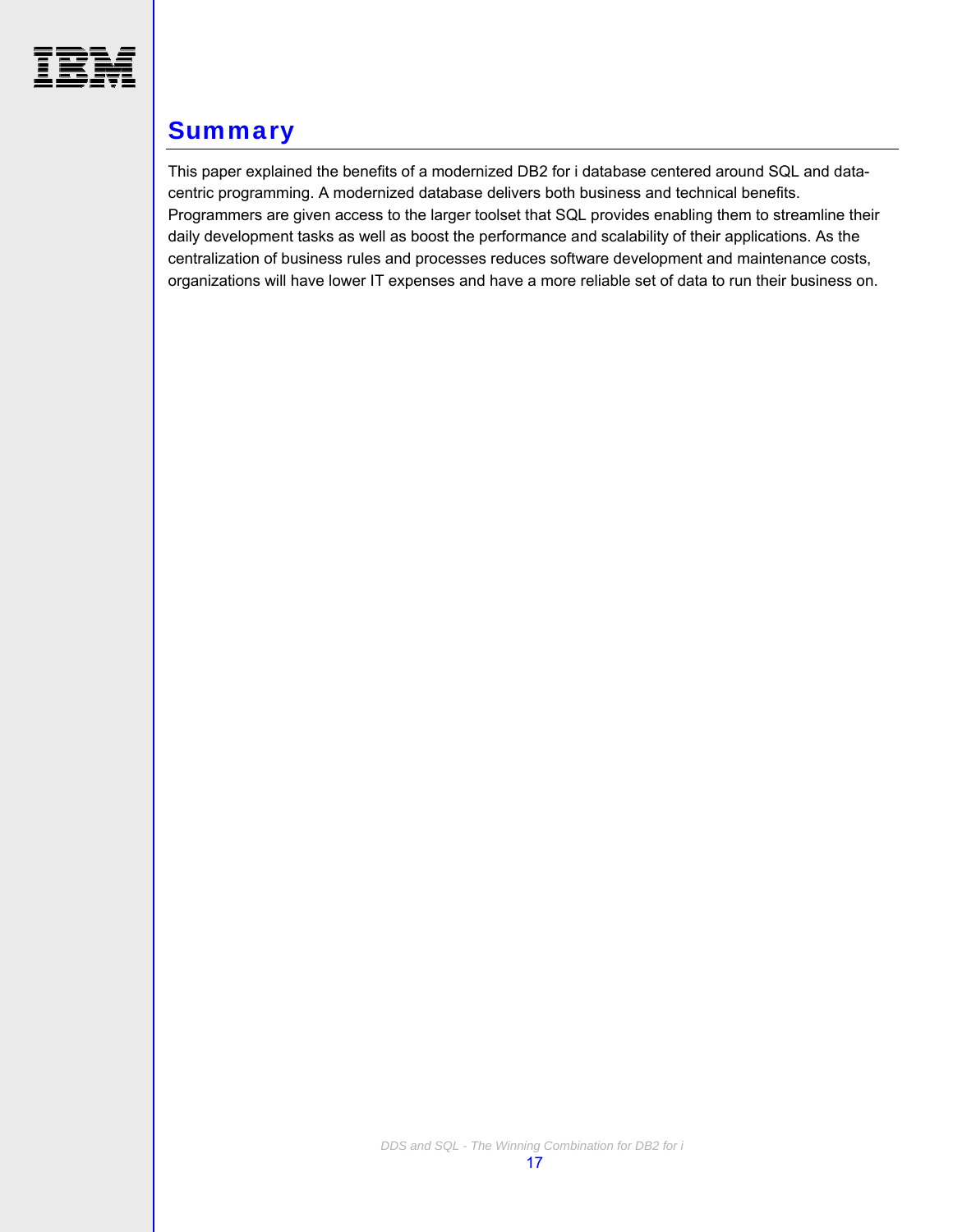<span id="page-19-0"></span>

### **Resources**

The following websites provide useful references to supplement the information contained in this paper:

- DB2 for i Modernization Workshop This workshop can be offered onsite in a customized format which is tailored to meet the requirements of your applications and development team **ibm.com**/systems/i/support/itc/educ/lsdb2mod.html
- Modernizing a DB2 for i Application Case Study **ibm.com**/partnerworld/wps/servlet/ContentHandler/servers/enable/site/education/wp/9e5a/index. html
- Moving from OPNQRYF to SQL **ibm.com**/partnerworld/wps/servlet/ContentHandler/whitepaper/i5os/OPNQRYF\_SQL/move?page Id=pw.sellingresources
- Modernizing IBM i Data Access **ibm.com**/redbooks/abstracts/sg246393.html
- Database Modernization Services IBM Systems Lab Services **ibm.com**/systems/services/labservices/
- Database Modernization Tools
	- − IBM InfoSphere Data Architect **ibm.com**/software/data/optim/data-architect/
	- − IBM DB2 Web Query for i **ibm.com**/systems/i/db2/webquery
	- − Adsero Optima Foundation from TEMBO Application Generation Ltd. http://www.adsero-optima.com
	- − X-Analysis from Databorough http://www.databorough.com/products/xanalysis.html
	- − XCase for i from Resolution Software
		- Product information http://xcaseforsystemi.com
		- Free modernization diagnostic utility http://www.xcaseforsystemi.com/index.php?option=com\_content&task=view&id= 47&Itemid=79
- IBM i Information Center http://publib.boulder.ibm.com/iseries
- IBM i on PartnerWorld **ibm.com**/partnerworld/i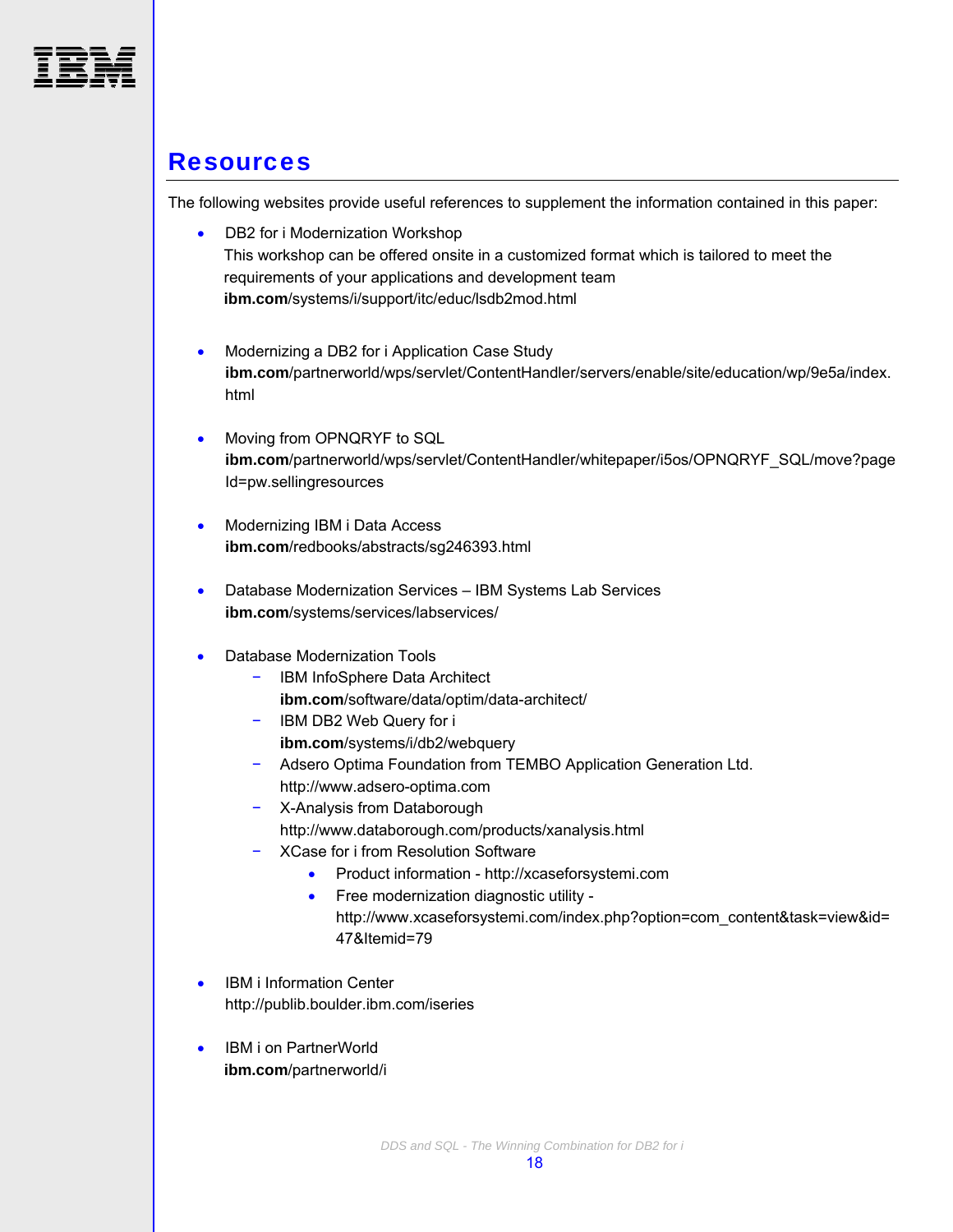<span id="page-20-0"></span>

# About the authors



Kent Milligan is a senior DB2 for i consultant in IBM ISV Business Strategy and Solutions Enablement for the System i platform. After graduating from the University of Iowa in 1989, Kent spent the first eight years of his IBM career as a member of the DB2 development team in Rochester. He speaks and writes regularly on various DB2 for i relational database topics. You can reach Kent at kmill@us.ibm.com



Dave Hendrickson is the President of Tree Line Data, LLC. His software development career started on IBM mainframes and evolved through the first IBM System/38 Model 5s to today's IBM i. In addition to specializing in data-centric programming services for IBM i, Tree Line Data provides DB2 modernization services using Resolution's Xcase for i. Dave can be reached at dave.hendrickson@treelinedata.com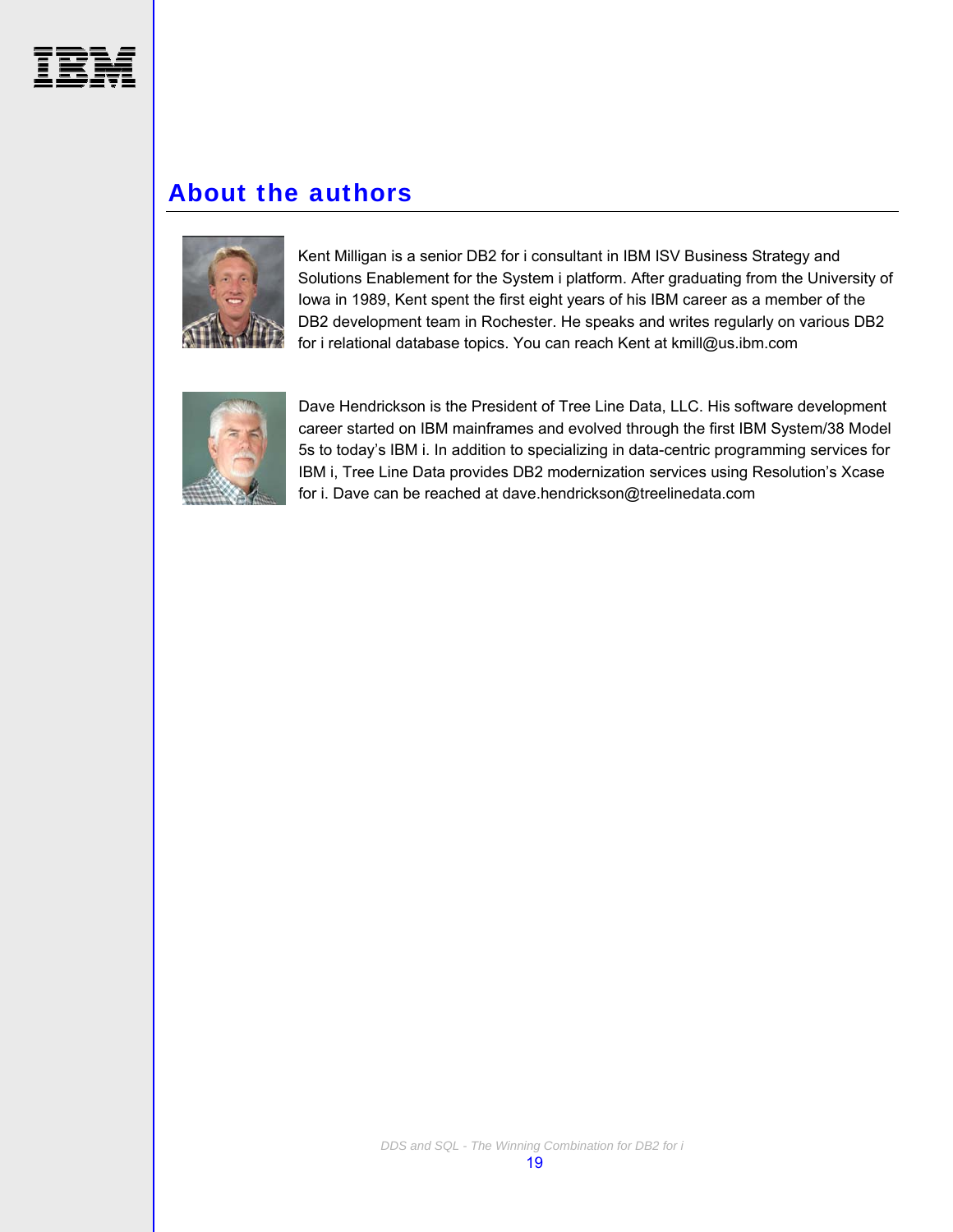<span id="page-21-0"></span>

# Trademarks and special notices

© Copyright IBM Corporation 2011. All rights Reserved.

References in this document to IBM products or services do not imply that IBM intends to make them available in every country.

IBM, the IBM logo, and ibm.com are trademarks or registered trademarks of International Business Machines Corporation in the United States, other countries, or both. If these and other IBM trademarked terms are marked on their first occurrence in this information with a trademark symbol ( $@$  or  $™$ ), these symbols indicate U.S. registered or common law trademarks owned by IBM at the time this information was published. Such trademarks may also be registered or common law trademarks in other countries. A current list of IBM trademarks is available on the Web at "Copyright and trademark information" at [www.ibm.com/legal/copytrade.shtml](http://www.ibm.com/legal/copytrade.shtml).

Java and all Java-based trademarks and logos are trademarks or registered trademarks of Oracle and/or its affiliates.

Microsoft, Windows, Windows NT, and the Windows logo are trademarks of Microsoft Corporation in the United States, other countries, or both.

Intel, Intel Inside (logos), MMX, and Pentium are trademarks of Intel Corporation in the United States, other countries, or both.

UNIX is a registered trademark of The Open Group in the United States and other countries.

Linux is a trademark of Linus Torvalds in the United States, other countries, or both.

SET and the SET Logo are trademarks owned by SET Secure Electronic Transaction LLC.

Other company, product, or service names may be trademarks or service marks of others.

Information is provided "AS IS" without warranty of any kind.

All customer examples described are presented as illustrations of how those customers have used IBM products and the results they may have achieved. Actual environmental costs and performance characteristics may vary by customer.

Information concerning non-IBM products was obtained from a supplier of these products, published announcement material, or other publicly available sources and does not constitute an endorsement of such products by IBM. Sources for non-IBM list prices and performance numbers are taken from publicly available information, including vendor announcements and vendor worldwide homepages. IBM has not tested these products and cannot confirm the accuracy of performance, capability, or any other claims related to non-IBM products. Questions on the capability of non-IBM products should be addressed to the supplier of those products.

All statements regarding IBM future direction and intent are subject to change or withdrawal without notice, and represent goals and objectives only. Contact your local IBM office or IBM authorized reseller for the full text of the specific Statement of Direction.

Some information addresses anticipated future capabilities. Such information is not intended as a definitive statement of a commitment to specific levels of performance, function or delivery schedules with respect to any future products. Such commitments are only made in IBM product announcements. The